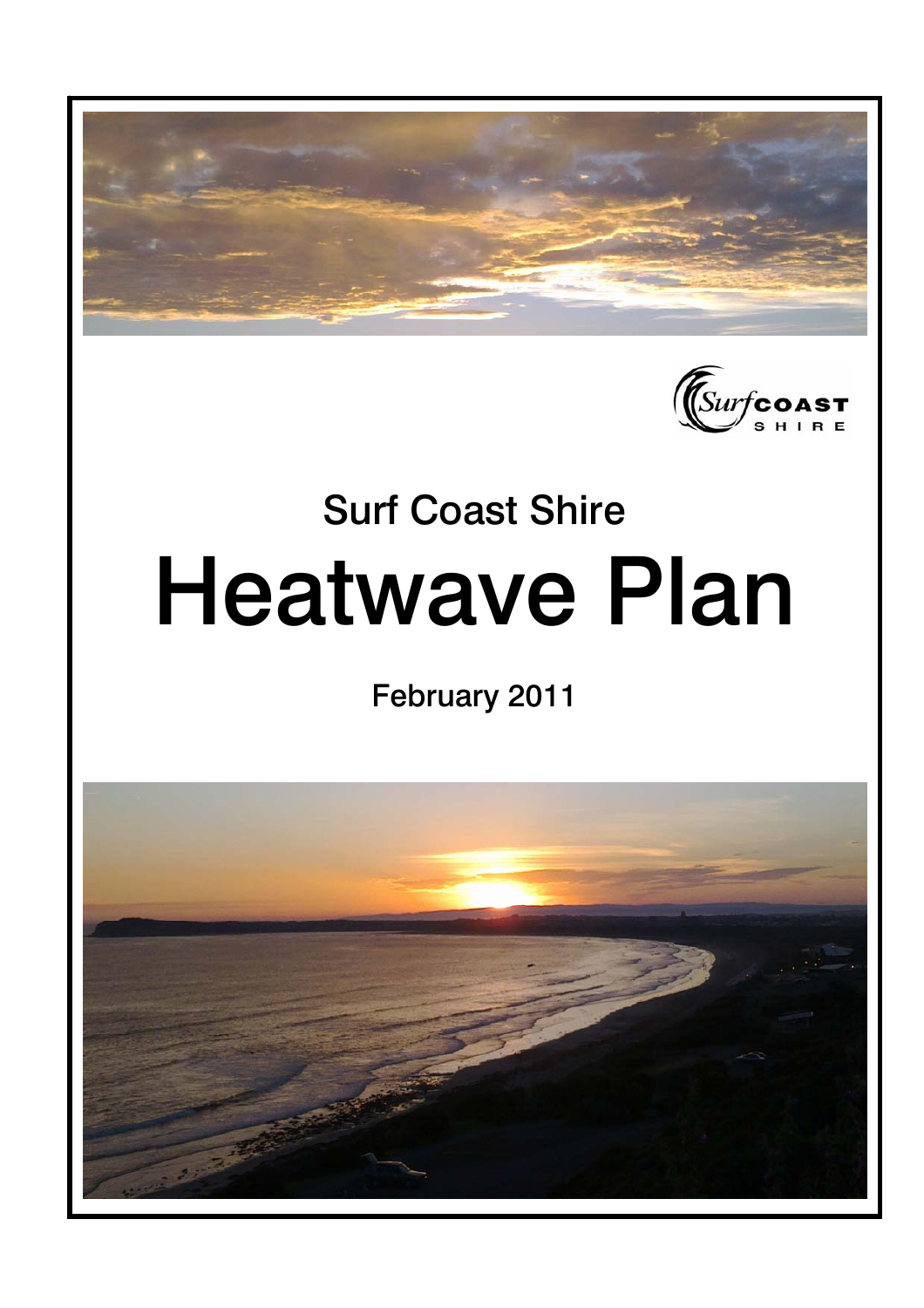# **Contents**

## **Acknowledgements**

## **Executive Summary**

| 1              | <b>Background</b>           |                                                                             |  |  |  |  |
|----------------|-----------------------------|-----------------------------------------------------------------------------|--|--|--|--|
|                | 1.1                         |                                                                             |  |  |  |  |
|                | 1.2                         |                                                                             |  |  |  |  |
|                | 1.3                         | Health impacts of heatwaves                                                 |  |  |  |  |
|                |                             | 1.3.1                                                                       |  |  |  |  |
|                |                             | 1.3.2                                                                       |  |  |  |  |
|                |                             | 1.3.3                                                                       |  |  |  |  |
|                | 1.4                         |                                                                             |  |  |  |  |
|                | 1.5                         | Surf Coast community profile                                                |  |  |  |  |
|                |                             | 1.5.1                                                                       |  |  |  |  |
|                |                             | 1.5.2                                                                       |  |  |  |  |
|                |                             | Detailed vulnerable populations in Surf Coast10<br>1.5.3                    |  |  |  |  |
| $\overline{2}$ |                             | <b>Planning Frameworks</b>                                                  |  |  |  |  |
|                | 2.1                         | <b>Legislative Context</b>                                                  |  |  |  |  |
|                |                             | 2.1.1                                                                       |  |  |  |  |
|                |                             | 2.1.2                                                                       |  |  |  |  |
|                |                             | 2.1.3                                                                       |  |  |  |  |
|                | 2.2                         | The role of local government in heatwave response planning13                |  |  |  |  |
|                | 2.3                         | Surf Coast Shire's Strategic Framework                                      |  |  |  |  |
|                |                             | 2.3.1<br>Integrating heatwave into existing plans and strategies14<br>2.3.2 |  |  |  |  |
|                |                             | 2.3.3                                                                       |  |  |  |  |
|                |                             | 2.3.4<br>Public Health Emergency Management Sub-Plan15                      |  |  |  |  |
|                |                             | 2.3.5                                                                       |  |  |  |  |
| 3              |                             | <b>Communication</b>                                                        |  |  |  |  |
|                | 3.1                         |                                                                             |  |  |  |  |
|                | 3.2                         |                                                                             |  |  |  |  |
| 4              | <b>Heatwave action plan</b> |                                                                             |  |  |  |  |
|                | 4.1                         |                                                                             |  |  |  |  |
|                | 4.2                         |                                                                             |  |  |  |  |
|                | 4.3<br>4.4                  |                                                                             |  |  |  |  |
|                |                             |                                                                             |  |  |  |  |
|                | 4.5                         |                                                                             |  |  |  |  |
| 5              |                             | <b>Monitoring and Evaluation</b>                                            |  |  |  |  |
|                | 5.0                         |                                                                             |  |  |  |  |
|                |                             |                                                                             |  |  |  |  |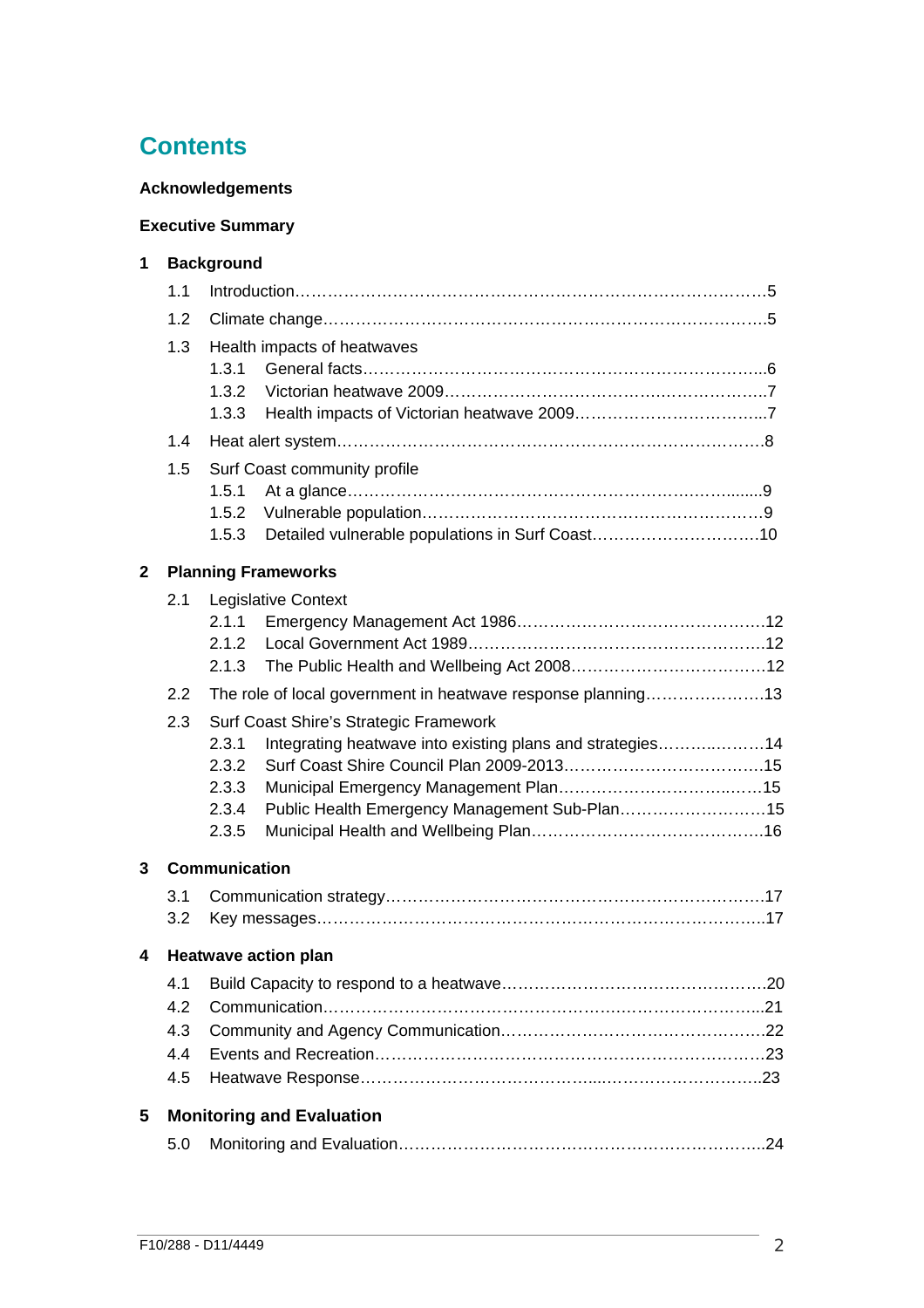# **Acknowledgements**

The Surf Coast Shire Heatwave Plan was first developed in December 2009 by Capire Consulting Group Pty Ltd following consultation with both Surf Coast Shire and external agency staff. Since then the plan has been reviewed and subsequently rewritten to include information from the Victorian State Government's Heatwave Plan 2009-2010 and updated localised information.

Surf Coast Shire would like to thank and acknowledge the valuable contribution from many stakeholders who have generously contributed their time and expertise in the development of this plan.

In particular, the members of the Project Control Group and Risk, Goals and Strategies Workshop:-

#### Surf Coast Shire

- Adam Lee. Environmental Health
- Dennis Barker, Sustainable Communities
- Janice Lane, Community Development
- John Lloyd, Community Emergency Management
- Lynne Hume, Events
- Robyn Stevens, Aged and Family Services
- Rowan Mackenzie, Sustainable Communities
- Wendy Nuttall, Positive Ageing

#### External Partners

- Anthony Sirgiannis, Blue Cross Anglesea Aged Care Facility
- Birgitte Hutchens, Country Fire Authority
- Elaine Day, Anglesea Blue Cross Aged Care Facility
- Jim Geary, Anglesea Surf Lifesaving Club
- Julie Walters, Lorne Community Health

#### Writing Team

- Leanne Madden, Community Emergency Management
- Virginia Enticott, Community Emergency Management

#### Photography

Michael Cooper, front page sunset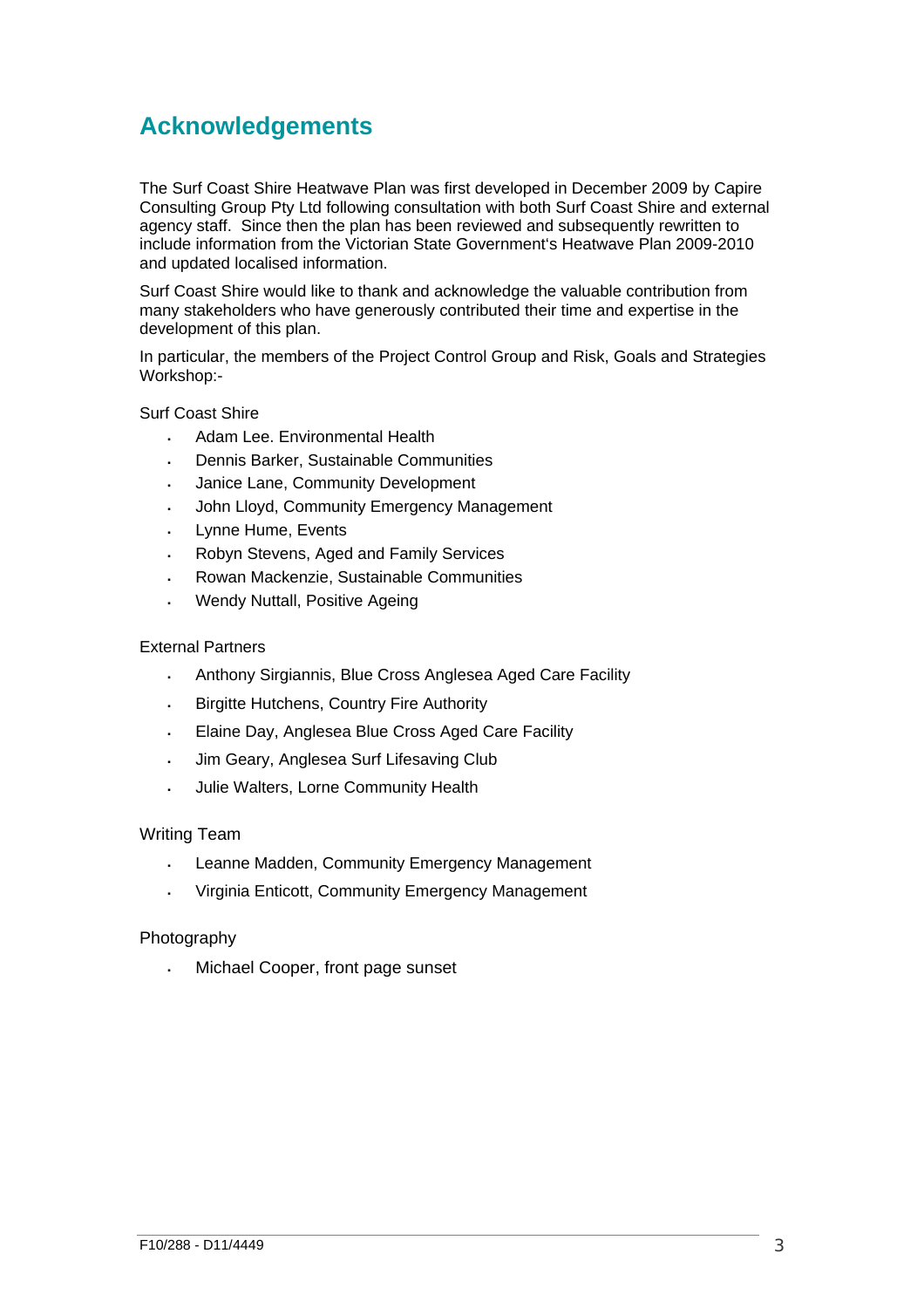# **Executive Summary**

The Surf Coast Shire Heatwave Plan has been developed to provide a framework for strategic and operational heatwave response. It outlines strategies to assist Council build its capacity and minimise the adverse effects of extreme heat on vulnerable individuals and communities within the Municipality.

The plan has been formulated in line with the four elements of emergency management:- Prevention; Preparedness; Response and Recovery.

The Surf Coast Shire Heatwave Plan has five key areas which detail the procedures Council will undertake to provide systems through which key stakeholders in local government and health and community sectors can collaborate to ensure effective coordination of efforts. These key areas are:

#### **1. Building capacity to respond to a heatwave**

This strategy aims to enhance the capacity of Council and responding agencies responsible for supporting heat vulnerable clients to maintain business continuity and service delivery. It also provides for educational learning for staff to ensure they have the appropriate knowledge and skills to educate and support heat vulnerable clients prior and during a heatwave.

#### **2. Communication**

Raise understanding of heatwaves in communities and increase their capacity to appropriately respond during a heatwave event.

#### **3. Community and agency education**

Community and agency education commences prior to the summer season. Literature and communication tools provided by the Department of Health will be used to disseminate heat health information

#### **4. Events and Planning**

Surf Coast Shire provides leadership, support and facilitation to event organisers to build effective and strategic partnerships to develop best practises to mitigate risks associated with heat wave.

#### **5. Heatwave Response**

Heatwave response will be triggered when Department of Health confirms that threshold temperatures have been reached and informs Council.

Communication will increase in frequency during the heatwave response and include more specific advice. Radio, television and national newspaper warnings would be issued by Department of Health. Council may employ additional dissemination methods such as local radio advertisements and distributing information through local community 'hubs'.

The plan will be reviewed annually following the summer season and where required, modified and revised to ensure its ongoing effectiveness.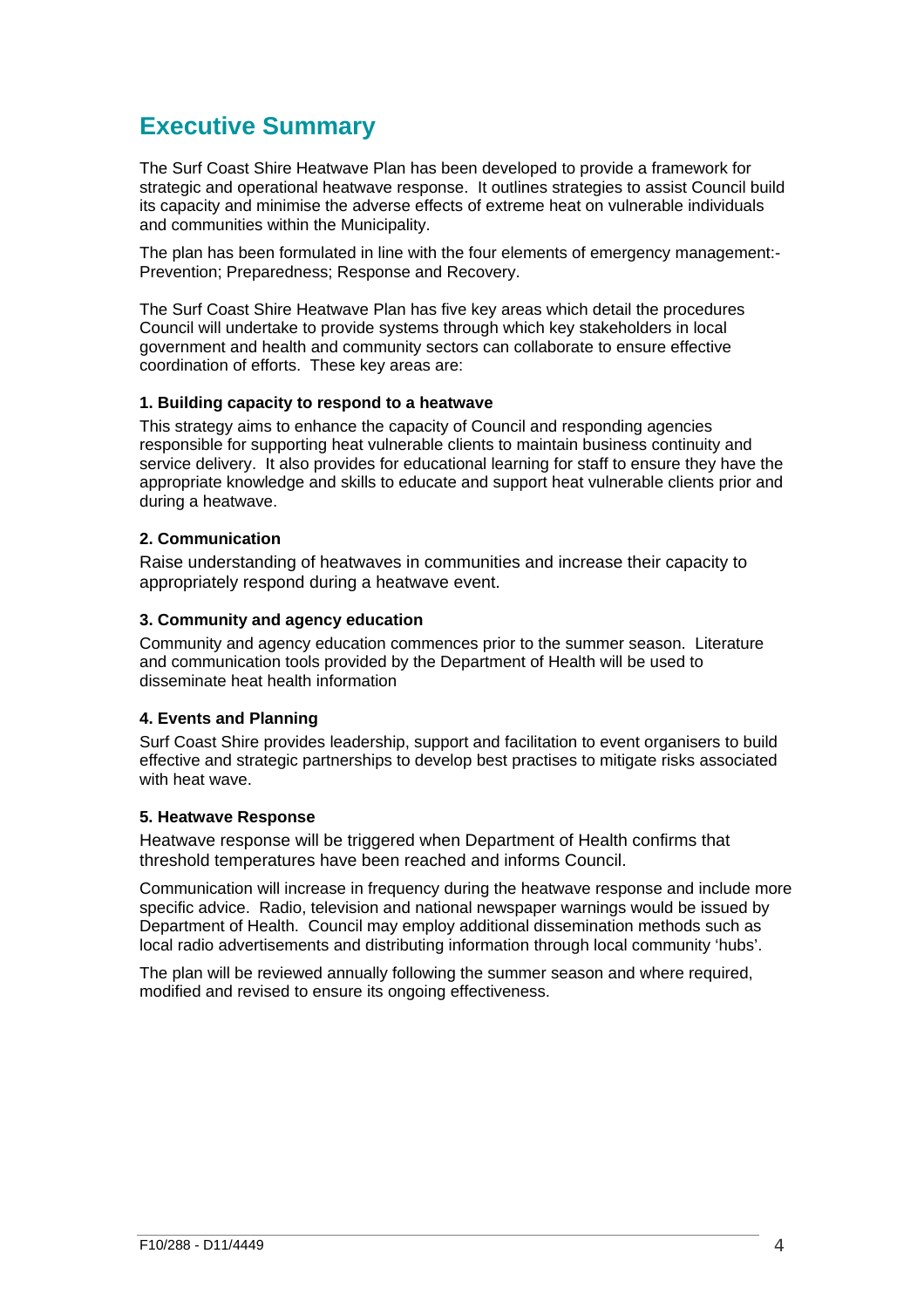# **1 Background**

## **1.1 Introduction**

As part of the Victorian Heatwave Strategy<sup>1</sup> the Surf Coast Shire received funding from the Department of Health in 2009 to prepare a Heatwave Response Plan. The state strategy acknowledges the inevitable impacts of climate change and recognises heat as one the most direct and immediate impacts to individuals and communities.

The Heatwave Plan has identified a suite of existing Council planning frameworks which will play an important role in preventing and preparing for the impacts of heat on communities and infrastructure. These plans include:-

- Municipal Emergency Management Plan
- Community Emergency Risk Management Plan
- Public Health Emergency Management Sub Plan
- Municipal Health and Wellbeing Plan
- Municipal Strategic Statement and Environmental Management Strategy

## **1.2 Climate change**

Climate change has the potential to adversely affect our environment, communities and economy unless action is taken to reduce greenhouse gas emissions and move toward a low carbon economy.

Changing weather patterns has seen Australia experience hotter and drier summers, prolonged requirements for water restrictions and the increased risk of bushfire.

The Victorian State Government made climate change a key policy area and have introduced a *New Climate Change Act* to ensure Victoria continues to lead the way on climate change.

Longer and more severe periods of extreme heat in Victoria are expected to be the result of ongoing climate change. According to the Department of Human Services Heatwave Strategy, by 2030 Melbourne's climate is likely to have warmed by  $1^0C$  with an annual rainfall of 10-15% less, creating a climate similar to Adelaide's present day climate. Forecasts into 2070 predict warming from 1-3 $^{\circ}$ C. The Department of Health identifies that Melbourne currently has an annual average of nine days on which the temperature exceeds  $35^0$ C.

This may increase to 11-13 days by 2030 and 12-26 days by 2070. Climate change models include a large range of uncertainty related to unknown factors such as future emissions, demographic changes and technological advances.

In the most recent report by the Bureau of Meteorology / CSIRO "An assessment of the impact of climate change on the nature and frequency of exceptional climate events" July 2008, examines the extent of drought in Australia has identified that Victoria soon could be hit by heatwaves in three out of every four years, as Australia becomes hotter, drier and increasingly drought ravaged.<sup>2</sup>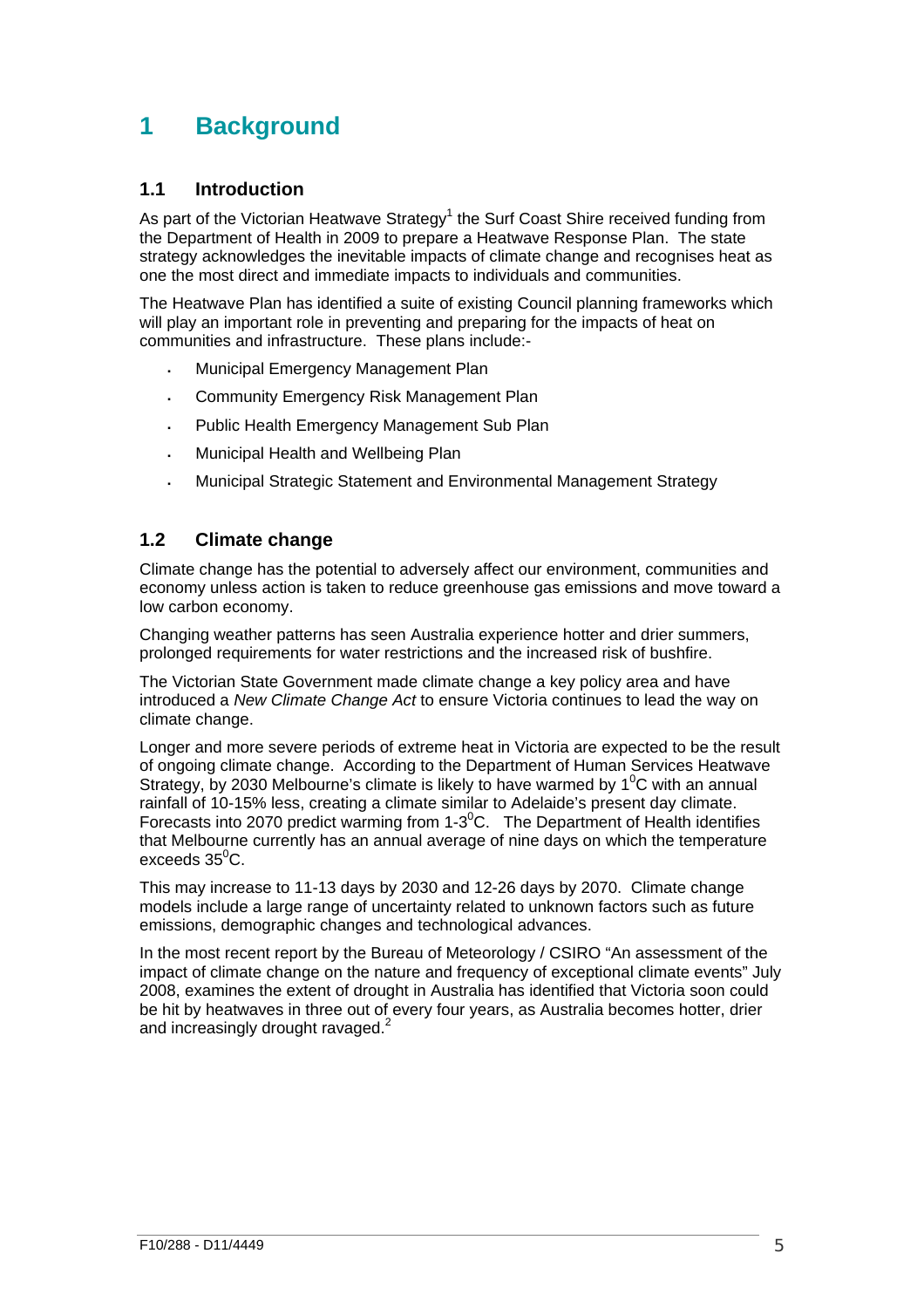## **1.3 Health impacts of heatwaves**

#### **1.3.1 General Facts**

Heat stress is an acute condition of hyperthermia caused by prolonged exposure to excessive heat or heat and humidity. The heat-regulating mechanisms of the body eventually become overwhelmed and unable to effectively deal with the heat, causing the body temperature to climb uncontrollably.

People most at risk are: very young children, the elderly, people with excess weight, chronic ailments or other health problems; and those on medications or with alcohol / drug dependency.

Elderly people are most vulnerable to heat stress, as the body's ability to regulate temperature usually decreases with age. The main contributing factor to this is reduced physical activity, leading to lower muscle strength, sweating capacity and cardiovascular reserve, and to lower cardiovascular stability.

Drugs that affect body fluid balance, vasodilator activity and cardiac function are potentially harmful during extreme heat events. Common to all at-risk people is a reduced capacity to regulate the bodies own cooling system through perspiration. Very poor and homeless people are often affected as they cannot always seek the safety of a cooled home.

People in urban and suburban regions typically have far higher rates of mortality than those in rural regions. One reason for this is because urban areas frequently act as 'heat islands', and trap heat from escaping. Social isolation has also been lined to increased risk of death during heat waves.

| <b>Disorder</b>                                  | <b>Symptoms</b>                                                                                                                                                                                              | What to do                                                                                                                                                                                                                           |
|--------------------------------------------------|--------------------------------------------------------------------------------------------------------------------------------------------------------------------------------------------------------------|--------------------------------------------------------------------------------------------------------------------------------------------------------------------------------------------------------------------------------------|
| Heat cramps                                      | Muscle pains<br>٠<br>Spasms in the abdomen, arms<br>٠<br>or legs                                                                                                                                             | Stop activity and sit quietly<br>$\blacksquare$<br>in a cool place<br>Increase fluid intake<br>$\blacksquare$<br>Rest a few hours before<br>×.<br>returning to activity<br>Seek medical help if cramps<br>$\blacksquare$<br>persist  |
| <b>Heat exhaustion</b>                           | Pale complexion and sweating<br>٠.<br>Rapid heart rate<br>Muscle cramps, weakness<br>٠<br>Dizziness, headache<br>٠<br>Nausea, vomiting<br>٠<br>Fainting<br>٠                                                 | Get the person to a cool area<br>$\blacksquare$<br>and lie them down<br>Remove outer clothing<br>٠<br>Wet skin with cool water or<br>wet clothes<br>Seek medical advice<br>a.                                                        |
| Heat stroke<br>(a life threatening<br>emergency) | • Same symptoms as heat<br>exhaustion<br>Dry skin with no sweating<br>٠.<br>Mental condition worsens,<br>٠<br>confusion<br>• Seizure<br>Appear to have a stroke or<br>×.<br>collapse<br>Unconsciousness<br>٠ | Call an ambulance<br>Get the person to a cool area<br>٠<br>and lie them down<br>Remove clothing<br>٠<br>Wet skin with water, fanning<br>٠<br>continuously<br>Position an unconscious<br>person on their side and<br>clear the airway |

#### *Table Two: Heat related illnesses*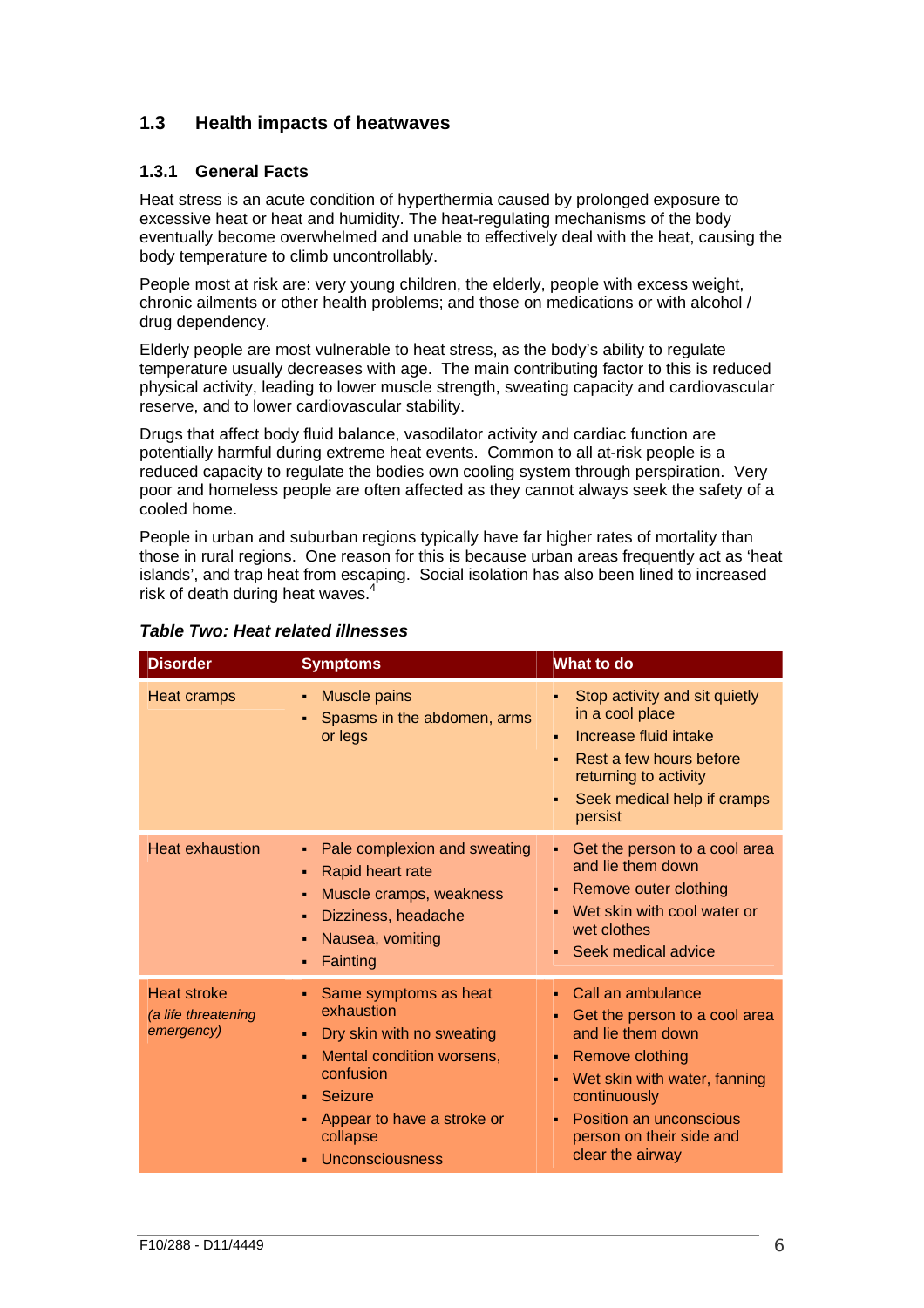#### **1.3.2 Victorian heatwave 2009**

In Victoria during January and February 2009, Victoria experienced a heatwave with record breaking temperatures. The Chief Health Officer estimated than an additional 374 deaths occurred as a result of this heatwave.

In his April 2009 report, 'January 2009 Heatwave in Victoria: an Assessment of Health Impacts<sup>15</sup>, the Department of Health Chief Health Officer noted that the January heatwave "was of unprecedented intensity and duration with maximum temperatures 12- 15°C above normal for much of Victoria, whilst Melbourne endured three consecutive days of  $temperatures$  above  $43^{\circ}$ C".



The Age noted that most people who died were "heat stricken elderly and chronically sick people who died prematurely, often alone in their homes or suddenly of heart failure"<sup>6</sup>. It should be noted that the figures of excess mortality provide an indication of impact, but do not provide information specifically on the underlying cause of death *(Department of Health 2009)* 

## **1.3.3 Health impacts of Victorian heatwave 2009**

*Ambulance Victoria metropolitan emergency case load:* 

- A 25% increase in total emergency cases and a 46% increase over the three hottest days
- A 34 fold increase in cases with direct heat-related conditions (61% in those 75 years or older);
- A 2.8 fold increase in cardiac arrest cases

*Locum GP attendances MMDS:* 

- An almost 4 fold increase in attendances for direct heat-related conditions (65% in those 75 years or older);
- An almost 2 fold increase in calls to attend a deceased person

*Emergency department presentations:* 

- A 12% overall increase in presentations, with a greater proportion of acutely ill patients and a 37% increase in those 75 years or older;
- An 8 fold increase in direct heat-related presentations (46% in those aged 75 years and over)
- An almost 3 fold increase in patients dead on arrival (69% being 75 years or older)

*Total all cause mortality:* 

- There were 374 excess deaths over what would be expected;
- A 62% increase in total all-cause mortality. The total number of deaths was 980, compared to a mean of 606 for the previous five years.
- The greatest number of deaths occurred in those 75 years or older, representing a 64% increase;
- Included in these total deaths were 179 deaths reported to the State Coroner's Office; a 77% increase from 101 deaths reported for the same period in 2008. Reportable deaths in 65 years and older more than doubled.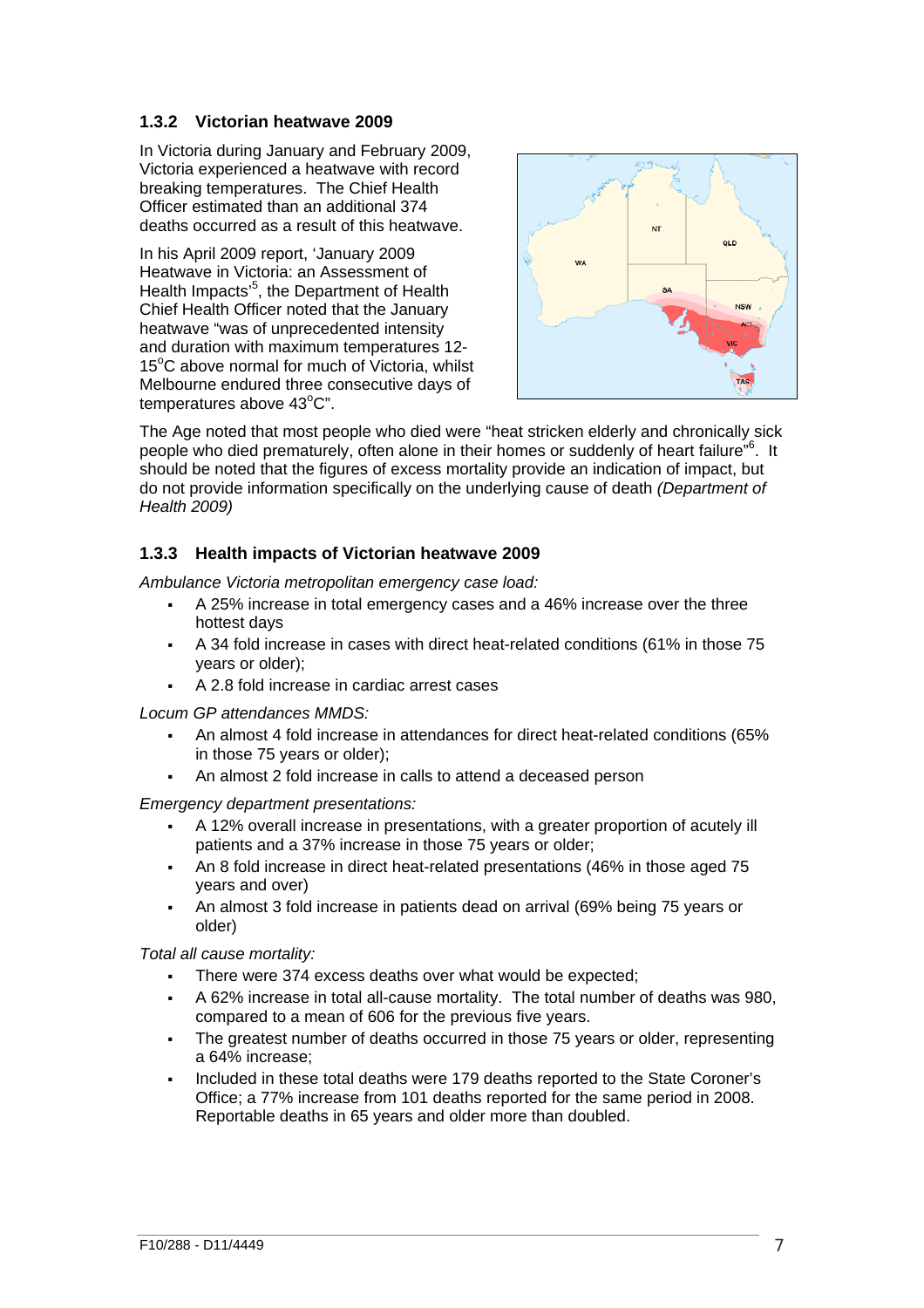## **1.4 Heat alert system**

The Department of Health has developed a heat health alert system which aims to issue health alerts to local governments and service providers advising the activation of state and local heatwave responses.

The department monitors the Bureau of Meteorology website for seven-day forecast maximum and minimum temperatures. When the heat health temperature threshold is reached in a specific weather forecast district a heat health alert will be issued. The alert will be issued as an e-mail, SMS or both.

A region based response will be activated when a mean temperature threshold of 30 $\rm ^{0}C$ or above is forecast in any region of the state except the Mildura district. The threshold for the Mildura district is a forecast mean temperature of  $32^0C$  or above.



#### *Table 1: Heat health alert threshold*

*Image adapted from the Country Fire Authority's 'Know your total fire ban district".* 

The heat health alert is only intended to notify recipients that mean temperatures are predicted to reach and exceed heat health thresholds. The alert is not intended to dictate when service providers take action; heat health alert contacts are advised to monitor local conditions and take action in accordance with their own heatwave plans, service continuity plans and occupational health and safety (OH&S) plans.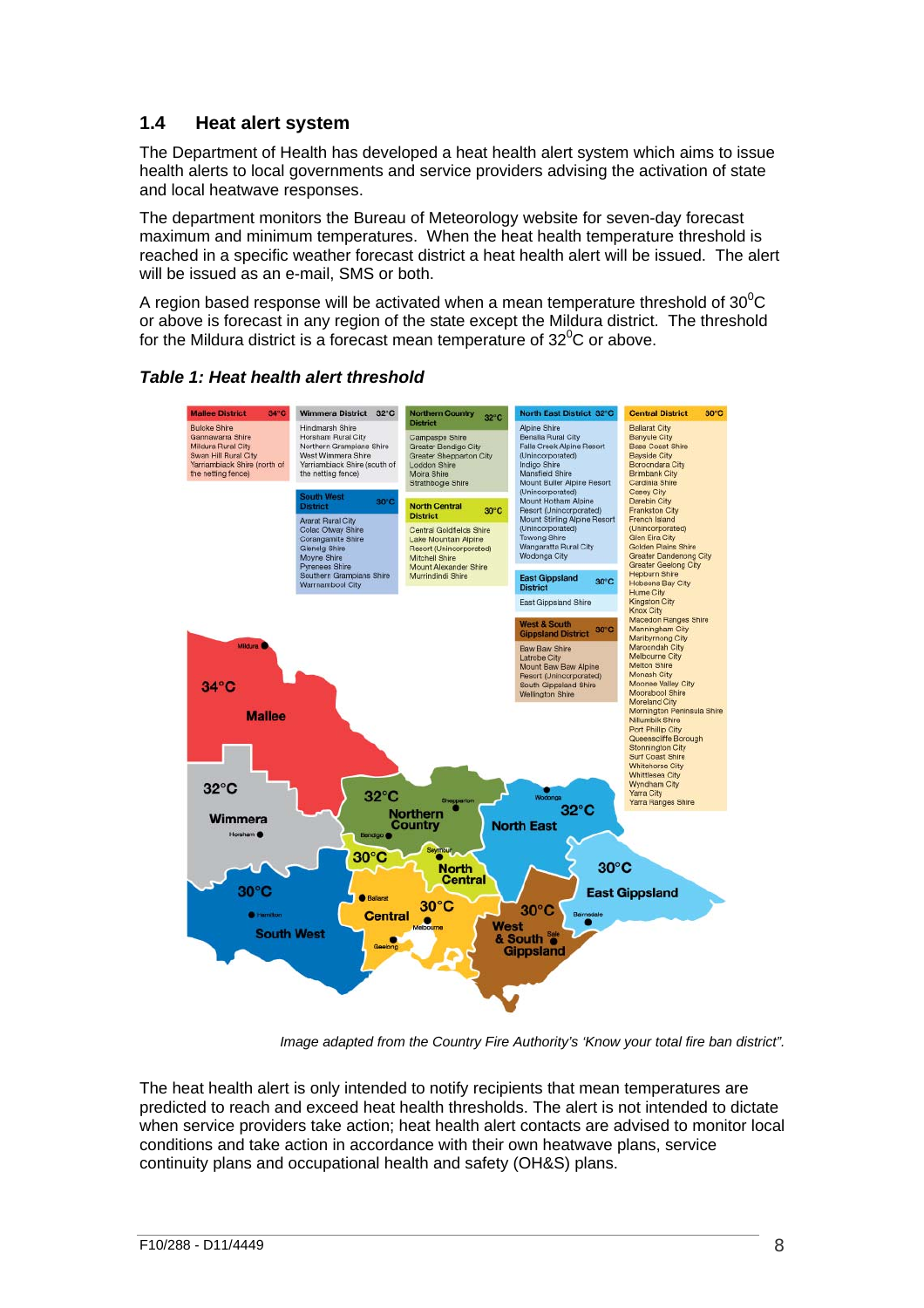## **1.5 Surf Coast community profile**

## **1.5.1 At a glance**

The permanent population of Surf Coast Shire is 22,802 *(ABS 2006 estimate)* which more than doubles during peak periods, specifically in the summer months. The geography is extremely diverse, encompassing both coastal and farming areas.

Main population centres include the coastal towns of Torquay, Lorne, Anglesea and Aireys Inlet and Winchelsea being the gateway to the farming district.



## **1.5.2 Vulnerable population**

It was identified that Lorne has a significantly high number of elderly residents, who have limited mobility and who would find it difficult to cope in a heatwave. Likewise, a number of vulnerable and isolated communities are found along the coast and rural areas where public transport is limited.

The summer period also brings an extra challenge due to the sheer number of people who visit the region. Traffic congestion and mobile network overload are emerging issues that could have repercussions during heatwave events. Summer visitors could be unfamiliar in coping with Australian heat and also would be more likely to stay in places that are isolated and more prone to heat effects (i.e. camping grounds, caravan parks, cabins and school camps). Identification of tourist facilities and centres would need to form part of a vulnerable populations register to ensure tourist facilities and centres could be targeted during the communications and response phases of the Heatwave Plan.

A detailed analysis of the Surf Coast vulnerable populations is highlighted in the following table.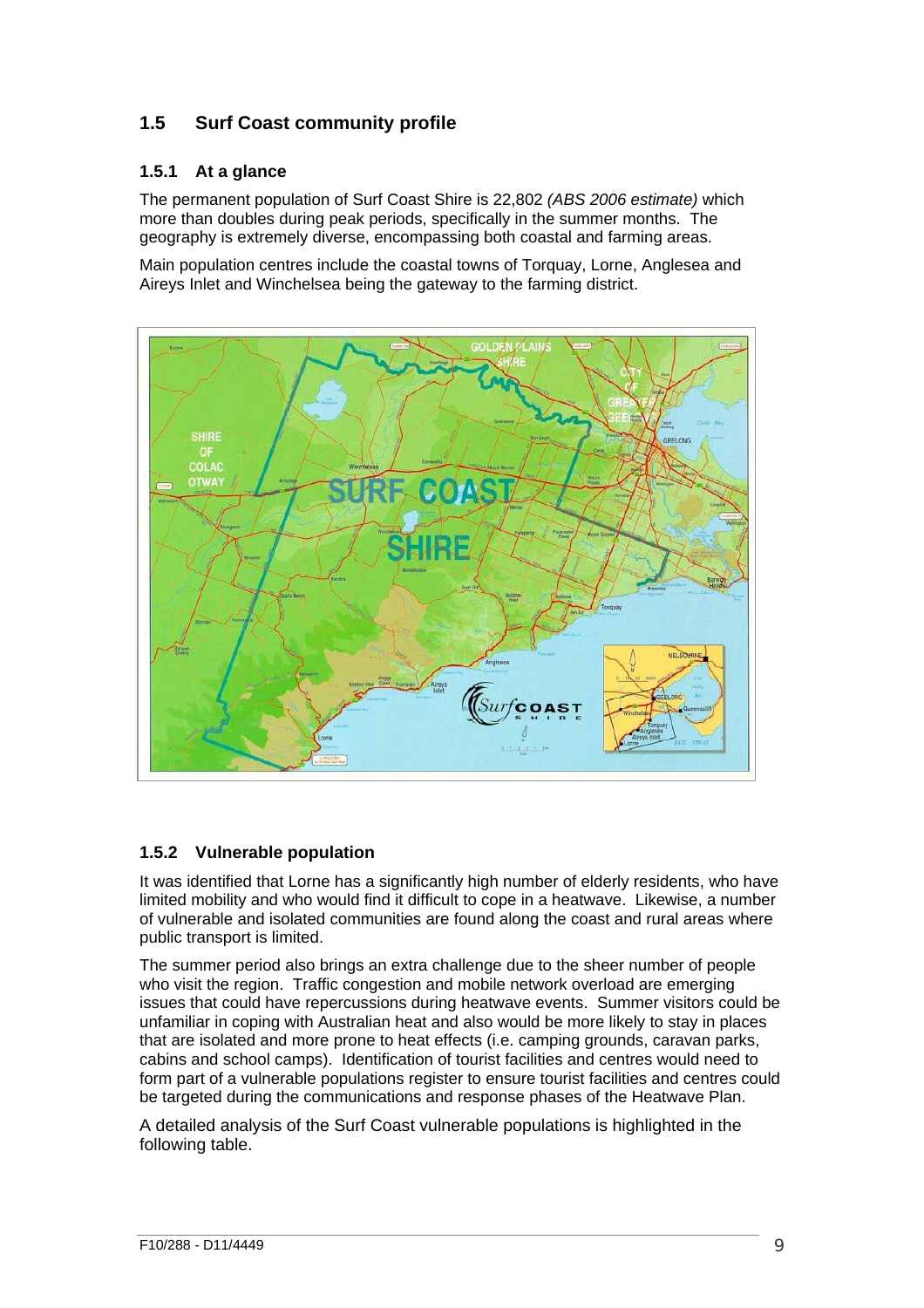## **1.5.3 Detailed vulnerable populations in Surf Coast**

| People over 65 years of age<br>3<br>7.1% of population aged 65-74 yrs in 2006<br>M-H<br>1,619<br>High<br>4.4% of total population aged 75-84 yrs in 2006<br>3<br>Very high<br>M-H<br>1,003<br>3<br>H<br>1.6% of total population aged 85 yrs & over in 2006<br>Very high<br>365<br>Very young people<br>3<br>H<br>Persons aged 0-14 yrs make up approx. 20.9%<br>4.766<br>High<br>Persons $0 - 4$ yrs<br>1<br>Very high<br>VH<br>1,478<br>People with pre-existing medical conditions<br>17% of<br>1<br>м<br>Estimated percentage of death due to Ischemic Heart Disease in 2005<br>deaths in 05'<br>8% of deaths<br>1<br>м<br>Estimated prevalent cases of death due to stroke<br>in 05'<br>1<br>М<br>Persons with self assessed mental & behavioral problems 2004-05, males & females<br>2,233<br>High<br>A high level of subjective wellbeing was recorded in $SCS = 79.4$ as compared to the<br>М<br>1a<br>Victorian rate of 76.4<br>Estimated number of people consuming alcohol levels considered to be high risk to<br>1<br>М<br>1,025<br>High<br>health persons >18 yrs<br>People who are overweight or have low fitness<br>Estimated number of overweight (not obese) males > 15 yrs, 2004-05<br>1<br>м<br>3,252<br>High<br>1<br>м<br>Estimated number of overweight (not obese) females >15 yrs, 2004-05<br>1,946<br>High<br>Estimated number of obese males >15 yrs, 2004-05<br>1<br>Very high<br>М<br>1,196<br>1<br>884<br>Very high<br>м<br>Estimated number of obese females >15 yrs, 2004-05<br>People who may be socially isolated or who cannot care for themselves<br>Approx. 0.4% of the population is Indigenous with 0.3% being Aboriginal and the<br>1<br>80<br>Variable<br>м<br>remainder Torres Strait Islanders<br>3<br>Variable<br>м<br>3.3% of residents aged 15 yrs and over speak a language other than English at home<br>595<br>$\mathbf{1}$<br>Single parent payment recipients - March 2009 (males and females)<br>286<br>$Mod - high$<br>м<br>$Mod - very$<br>1<br>М<br>7.7% of population are living alone – 2006<br>1,676<br>high<br>706<br>Н<br>3.1% of population have a disability<br>1<br>Very high<br>5<br>VH<br>Home and community care clients<br>1,900<br>Very high<br>74.8% of the population report they feel part of the community. Therefore 25.2% feel<br>$High -$<br>1<br>5,746<br>M<br>they are not connected.<br>very high<br>People of lower socio-economic status |
|-------------------------------------------------------------------------------------------------------------------------------------------------------------------------------------------------------------------------------------------------------------------------------------------------------------------------------------------------------------------------------------------------------------------------------------------------------------------------------------------------------------------------------------------------------------------------------------------------------------------------------------------------------------------------------------------------------------------------------------------------------------------------------------------------------------------------------------------------------------------------------------------------------------------------------------------------------------------------------------------------------------------------------------------------------------------------------------------------------------------------------------------------------------------------------------------------------------------------------------------------------------------------------------------------------------------------------------------------------------------------------------------------------------------------------------------------------------------------------------------------------------------------------------------------------------------------------------------------------------------------------------------------------------------------------------------------------------------------------------------------------------------------------------------------------------------------------------------------------------------------------------------------------------------------------------------------------------------------------------------------------------------------------------------------------------------------------------------------------------------------------------------------------------------------------------------------------------------------------------------------------------------------------------------------------------------------------------------------------------------------------------------------------------------------|
|                                                                                                                                                                                                                                                                                                                                                                                                                                                                                                                                                                                                                                                                                                                                                                                                                                                                                                                                                                                                                                                                                                                                                                                                                                                                                                                                                                                                                                                                                                                                                                                                                                                                                                                                                                                                                                                                                                                                                                                                                                                                                                                                                                                                                                                                                                                                                                                                                         |
|                                                                                                                                                                                                                                                                                                                                                                                                                                                                                                                                                                                                                                                                                                                                                                                                                                                                                                                                                                                                                                                                                                                                                                                                                                                                                                                                                                                                                                                                                                                                                                                                                                                                                                                                                                                                                                                                                                                                                                                                                                                                                                                                                                                                                                                                                                                                                                                                                         |
|                                                                                                                                                                                                                                                                                                                                                                                                                                                                                                                                                                                                                                                                                                                                                                                                                                                                                                                                                                                                                                                                                                                                                                                                                                                                                                                                                                                                                                                                                                                                                                                                                                                                                                                                                                                                                                                                                                                                                                                                                                                                                                                                                                                                                                                                                                                                                                                                                         |
|                                                                                                                                                                                                                                                                                                                                                                                                                                                                                                                                                                                                                                                                                                                                                                                                                                                                                                                                                                                                                                                                                                                                                                                                                                                                                                                                                                                                                                                                                                                                                                                                                                                                                                                                                                                                                                                                                                                                                                                                                                                                                                                                                                                                                                                                                                                                                                                                                         |
|                                                                                                                                                                                                                                                                                                                                                                                                                                                                                                                                                                                                                                                                                                                                                                                                                                                                                                                                                                                                                                                                                                                                                                                                                                                                                                                                                                                                                                                                                                                                                                                                                                                                                                                                                                                                                                                                                                                                                                                                                                                                                                                                                                                                                                                                                                                                                                                                                         |
|                                                                                                                                                                                                                                                                                                                                                                                                                                                                                                                                                                                                                                                                                                                                                                                                                                                                                                                                                                                                                                                                                                                                                                                                                                                                                                                                                                                                                                                                                                                                                                                                                                                                                                                                                                                                                                                                                                                                                                                                                                                                                                                                                                                                                                                                                                                                                                                                                         |
|                                                                                                                                                                                                                                                                                                                                                                                                                                                                                                                                                                                                                                                                                                                                                                                                                                                                                                                                                                                                                                                                                                                                                                                                                                                                                                                                                                                                                                                                                                                                                                                                                                                                                                                                                                                                                                                                                                                                                                                                                                                                                                                                                                                                                                                                                                                                                                                                                         |
|                                                                                                                                                                                                                                                                                                                                                                                                                                                                                                                                                                                                                                                                                                                                                                                                                                                                                                                                                                                                                                                                                                                                                                                                                                                                                                                                                                                                                                                                                                                                                                                                                                                                                                                                                                                                                                                                                                                                                                                                                                                                                                                                                                                                                                                                                                                                                                                                                         |
|                                                                                                                                                                                                                                                                                                                                                                                                                                                                                                                                                                                                                                                                                                                                                                                                                                                                                                                                                                                                                                                                                                                                                                                                                                                                                                                                                                                                                                                                                                                                                                                                                                                                                                                                                                                                                                                                                                                                                                                                                                                                                                                                                                                                                                                                                                                                                                                                                         |
|                                                                                                                                                                                                                                                                                                                                                                                                                                                                                                                                                                                                                                                                                                                                                                                                                                                                                                                                                                                                                                                                                                                                                                                                                                                                                                                                                                                                                                                                                                                                                                                                                                                                                                                                                                                                                                                                                                                                                                                                                                                                                                                                                                                                                                                                                                                                                                                                                         |
|                                                                                                                                                                                                                                                                                                                                                                                                                                                                                                                                                                                                                                                                                                                                                                                                                                                                                                                                                                                                                                                                                                                                                                                                                                                                                                                                                                                                                                                                                                                                                                                                                                                                                                                                                                                                                                                                                                                                                                                                                                                                                                                                                                                                                                                                                                                                                                                                                         |
|                                                                                                                                                                                                                                                                                                                                                                                                                                                                                                                                                                                                                                                                                                                                                                                                                                                                                                                                                                                                                                                                                                                                                                                                                                                                                                                                                                                                                                                                                                                                                                                                                                                                                                                                                                                                                                                                                                                                                                                                                                                                                                                                                                                                                                                                                                                                                                                                                         |
|                                                                                                                                                                                                                                                                                                                                                                                                                                                                                                                                                                                                                                                                                                                                                                                                                                                                                                                                                                                                                                                                                                                                                                                                                                                                                                                                                                                                                                                                                                                                                                                                                                                                                                                                                                                                                                                                                                                                                                                                                                                                                                                                                                                                                                                                                                                                                                                                                         |
|                                                                                                                                                                                                                                                                                                                                                                                                                                                                                                                                                                                                                                                                                                                                                                                                                                                                                                                                                                                                                                                                                                                                                                                                                                                                                                                                                                                                                                                                                                                                                                                                                                                                                                                                                                                                                                                                                                                                                                                                                                                                                                                                                                                                                                                                                                                                                                                                                         |
|                                                                                                                                                                                                                                                                                                                                                                                                                                                                                                                                                                                                                                                                                                                                                                                                                                                                                                                                                                                                                                                                                                                                                                                                                                                                                                                                                                                                                                                                                                                                                                                                                                                                                                                                                                                                                                                                                                                                                                                                                                                                                                                                                                                                                                                                                                                                                                                                                         |
|                                                                                                                                                                                                                                                                                                                                                                                                                                                                                                                                                                                                                                                                                                                                                                                                                                                                                                                                                                                                                                                                                                                                                                                                                                                                                                                                                                                                                                                                                                                                                                                                                                                                                                                                                                                                                                                                                                                                                                                                                                                                                                                                                                                                                                                                                                                                                                                                                         |
|                                                                                                                                                                                                                                                                                                                                                                                                                                                                                                                                                                                                                                                                                                                                                                                                                                                                                                                                                                                                                                                                                                                                                                                                                                                                                                                                                                                                                                                                                                                                                                                                                                                                                                                                                                                                                                                                                                                                                                                                                                                                                                                                                                                                                                                                                                                                                                                                                         |
|                                                                                                                                                                                                                                                                                                                                                                                                                                                                                                                                                                                                                                                                                                                                                                                                                                                                                                                                                                                                                                                                                                                                                                                                                                                                                                                                                                                                                                                                                                                                                                                                                                                                                                                                                                                                                                                                                                                                                                                                                                                                                                                                                                                                                                                                                                                                                                                                                         |
|                                                                                                                                                                                                                                                                                                                                                                                                                                                                                                                                                                                                                                                                                                                                                                                                                                                                                                                                                                                                                                                                                                                                                                                                                                                                                                                                                                                                                                                                                                                                                                                                                                                                                                                                                                                                                                                                                                                                                                                                                                                                                                                                                                                                                                                                                                                                                                                                                         |
|                                                                                                                                                                                                                                                                                                                                                                                                                                                                                                                                                                                                                                                                                                                                                                                                                                                                                                                                                                                                                                                                                                                                                                                                                                                                                                                                                                                                                                                                                                                                                                                                                                                                                                                                                                                                                                                                                                                                                                                                                                                                                                                                                                                                                                                                                                                                                                                                                         |
|                                                                                                                                                                                                                                                                                                                                                                                                                                                                                                                                                                                                                                                                                                                                                                                                                                                                                                                                                                                                                                                                                                                                                                                                                                                                                                                                                                                                                                                                                                                                                                                                                                                                                                                                                                                                                                                                                                                                                                                                                                                                                                                                                                                                                                                                                                                                                                                                                         |
|                                                                                                                                                                                                                                                                                                                                                                                                                                                                                                                                                                                                                                                                                                                                                                                                                                                                                                                                                                                                                                                                                                                                                                                                                                                                                                                                                                                                                                                                                                                                                                                                                                                                                                                                                                                                                                                                                                                                                                                                                                                                                                                                                                                                                                                                                                                                                                                                                         |
|                                                                                                                                                                                                                                                                                                                                                                                                                                                                                                                                                                                                                                                                                                                                                                                                                                                                                                                                                                                                                                                                                                                                                                                                                                                                                                                                                                                                                                                                                                                                                                                                                                                                                                                                                                                                                                                                                                                                                                                                                                                                                                                                                                                                                                                                                                                                                                                                                         |
|                                                                                                                                                                                                                                                                                                                                                                                                                                                                                                                                                                                                                                                                                                                                                                                                                                                                                                                                                                                                                                                                                                                                                                                                                                                                                                                                                                                                                                                                                                                                                                                                                                                                                                                                                                                                                                                                                                                                                                                                                                                                                                                                                                                                                                                                                                                                                                                                                         |
|                                                                                                                                                                                                                                                                                                                                                                                                                                                                                                                                                                                                                                                                                                                                                                                                                                                                                                                                                                                                                                                                                                                                                                                                                                                                                                                                                                                                                                                                                                                                                                                                                                                                                                                                                                                                                                                                                                                                                                                                                                                                                                                                                                                                                                                                                                                                                                                                                         |
|                                                                                                                                                                                                                                                                                                                                                                                                                                                                                                                                                                                                                                                                                                                                                                                                                                                                                                                                                                                                                                                                                                                                                                                                                                                                                                                                                                                                                                                                                                                                                                                                                                                                                                                                                                                                                                                                                                                                                                                                                                                                                                                                                                                                                                                                                                                                                                                                                         |
|                                                                                                                                                                                                                                                                                                                                                                                                                                                                                                                                                                                                                                                                                                                                                                                                                                                                                                                                                                                                                                                                                                                                                                                                                                                                                                                                                                                                                                                                                                                                                                                                                                                                                                                                                                                                                                                                                                                                                                                                                                                                                                                                                                                                                                                                                                                                                                                                                         |
| Low income households with rental stress. Rental stress classified when more than<br>1<br>363<br>М<br>High<br>30% of a household's income is spent on rent                                                                                                                                                                                                                                                                                                                                                                                                                                                                                                                                                                                                                                                                                                                                                                                                                                                                                                                                                                                                                                                                                                                                                                                                                                                                                                                                                                                                                                                                                                                                                                                                                                                                                                                                                                                                                                                                                                                                                                                                                                                                                                                                                                                                                                                              |
| 12.9% of households are considered low income. Low income families refers to a<br>918<br>1<br>High<br>м<br>combined family income of \$350 or less per week<br>households                                                                                                                                                                                                                                                                                                                                                                                                                                                                                                                                                                                                                                                                                                                                                                                                                                                                                                                                                                                                                                                                                                                                                                                                                                                                                                                                                                                                                                                                                                                                                                                                                                                                                                                                                                                                                                                                                                                                                                                                                                                                                                                                                                                                                                               |
| 1<br>422<br>М<br>Unemployment rate at the December quarter 2008 was 2.0%<br>Moderate                                                                                                                                                                                                                                                                                                                                                                                                                                                                                                                                                                                                                                                                                                                                                                                                                                                                                                                                                                                                                                                                                                                                                                                                                                                                                                                                                                                                                                                                                                                                                                                                                                                                                                                                                                                                                                                                                                                                                                                                                                                                                                                                                                                                                                                                                                                                    |
| 1<br>М<br>Low income households with mortgage stress 2006<br>648<br>High                                                                                                                                                                                                                                                                                                                                                                                                                                                                                                                                                                                                                                                                                                                                                                                                                                                                                                                                                                                                                                                                                                                                                                                                                                                                                                                                                                                                                                                                                                                                                                                                                                                                                                                                                                                                                                                                                                                                                                                                                                                                                                                                                                                                                                                                                                                                                |
| People who are living in caravan, cabin, houseboat or improvised home, tent or<br>1<br>78<br>High<br>L<br>sleeping outside sits at 0.4% of total place dwellings. Victoria average of 0.2%                                                                                                                                                                                                                                                                                                                                                                                                                                                                                                                                                                                                                                                                                                                                                                                                                                                                                                                                                                                                                                                                                                                                                                                                                                                                                                                                                                                                                                                                                                                                                                                                                                                                                                                                                                                                                                                                                                                                                                                                                                                                                                                                                                                                                              |
| 2<br>Tourist visitor numbers to Geelong - Otway 2005<br>5.4 million<br>$Mod - high$<br>L-M                                                                                                                                                                                                                                                                                                                                                                                                                                                                                                                                                                                                                                                                                                                                                                                                                                                                                                                                                                                                                                                                                                                                                                                                                                                                                                                                                                                                                                                                                                                                                                                                                                                                                                                                                                                                                                                                                                                                                                                                                                                                                                                                                                                                                                                                                                                              |

#### **Legend**

- 1 G21 HWB Profile 2009
- 1a Subjective Wellbeing as measured by 2007 Community Indicators Victoria Survey. Rates satisfaction with respondents live on a number of domains, resulting in an aggregated Personal Wellbeing Index ranging between 0-100
- 2 Travel to the Great Ocean Road, YE September 2005

- 3 ABS Census 2006<br>4 Capire Consulting Gr<br>5 HACC clients based 4 Capire Consulting Group estimation
- 5 HACC clients based on MDS data 07/08 (Department of Human Services)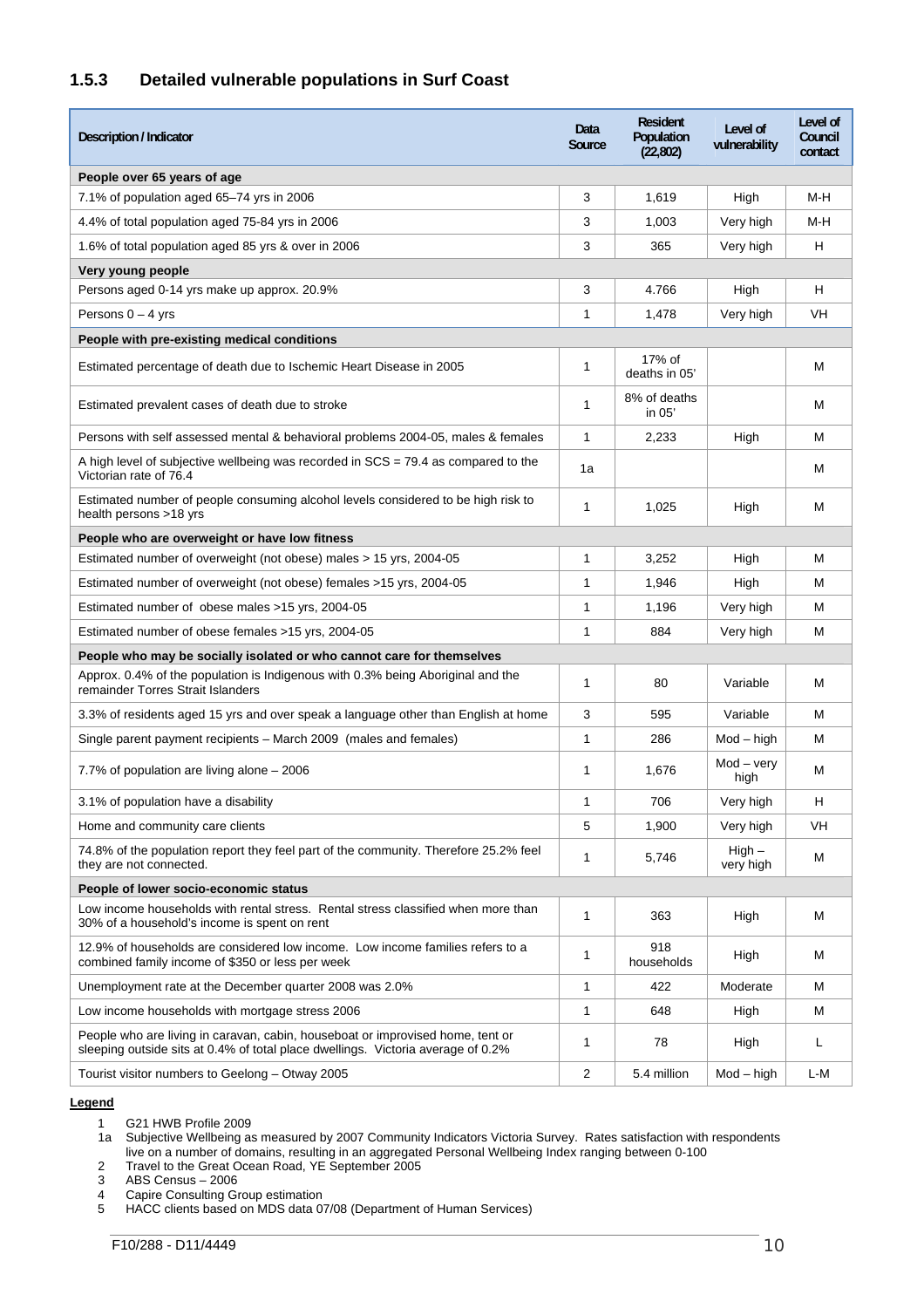# **2 Planning Frameworks**

## **2.1 Legislative context**

The role of local government in heatwave response planning is part of an integrated set of relationships between state government, local government and funded agencies.

The flowchart below outlines the integrated relationships between state government, local government and funded agencies.

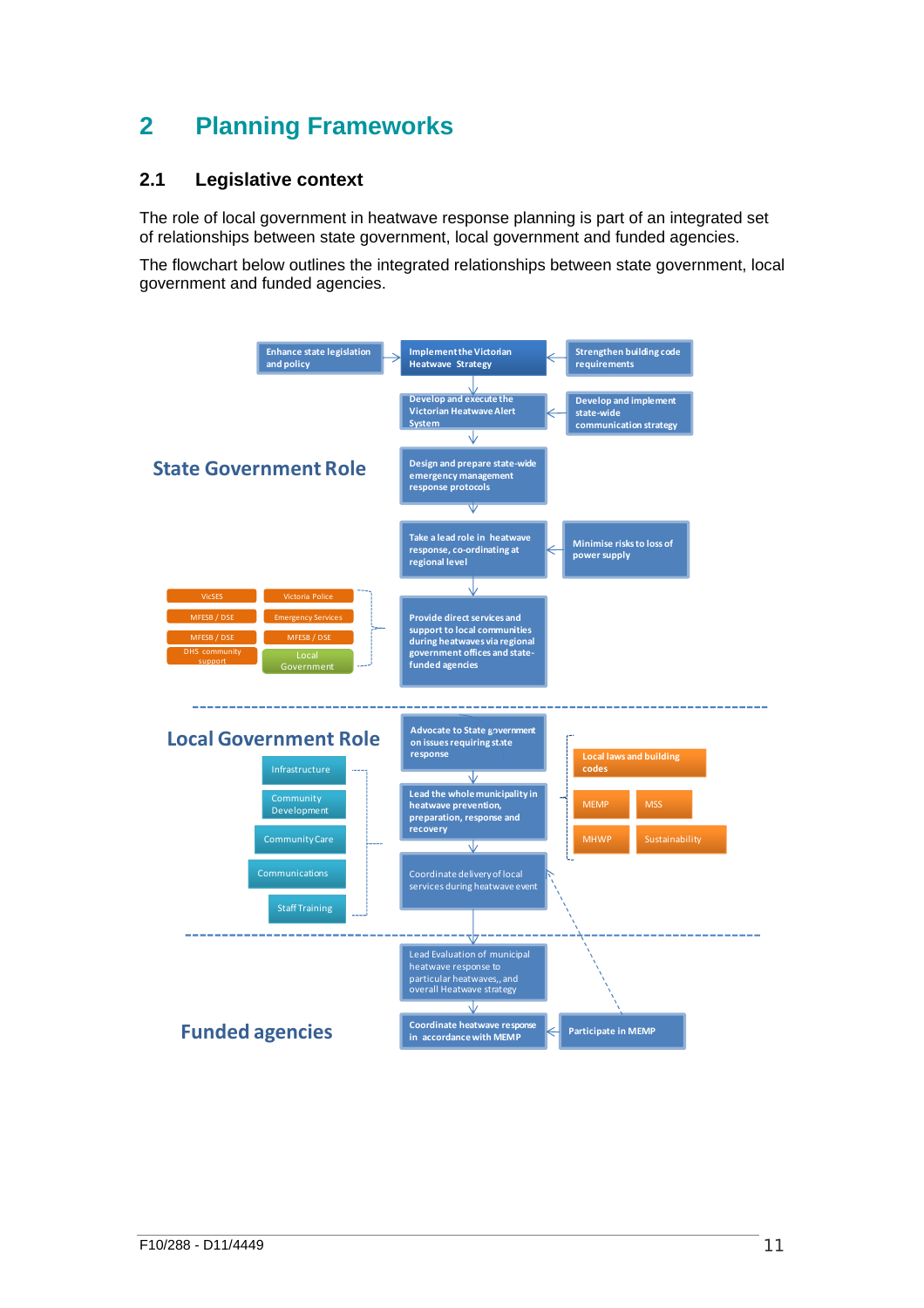## **2.1.1 Emergency Management Act 1986**

Under S.20 of the Emergency Management Act 1986, municipal councils in Victoria have the responsibility of preparing and maintaining a Municipal Emergency Management Plan. This plan must contain provisions for identifying any resources within the municipality available for use in emergency prevention, response and recovery. It also must specify how such resources are to be used in the event of an emergency.

## **2.1.2 Local Government Act 1989**

The Local Government Act 1989 is the principal empowering legislation for councils in Victoria. It outlines the general role of councils to ensure public safety. While the Act does not deal directly with the roles and responsibilities of councils in emergency situations, it does state, in Sections 6, 7 and 8, councils' requirement to use their resources for emergency management.

Schedule 1 declares that the functions of councils include 'general public services' such as 'fire prevention and protection' and 'local emergency and safety services'. The Act also sets out the purposes and objectives of councils which could be said to encompass activities which would be consistent with general public services. In addition, a council can make local laws for or with respect to any act, matter or thing in respect of which a council has a power or function.

## **2.1.3 The Public Health and Wellbeing Act 2008**

Under the new Public Health and Wellbeing Act 2008, local Councils must now prepare a renamed "Municipal Public Health and Wellbeing Plan" (MHWP) in the first year after each general election of the Council (Section 26, sub-clause 1). The new Public Health and Wellbeing Act 2008 identifies that municipal health and wellbeing plans must:

- a. Include an interpretation of data about local health status and health determinants;
- b. Identify evidence-based goals and strategies for creating a local community in which people can achieve maximum health;
- c. Provide for the involvement of people in the local community in the development, implementation and evaluation of the public health plan;
- d. Specify how the Council will work in partnership with Department of Health and other agencies undertaking public health initiatives, projects and programs to accomplish the goals and strategies identified in the public health plan;
- e. Be consistent with:
	- (i) The Council Plan prepared under section 125 of the Local Government Act 1989; and
	- (ii) The Municipal Strategic Statement prepared under section 12A of the Planning and Environment Act 1987.

A Council must review its municipal public health plan annually and, if appropriate, amend the plan.

It can be seen immediately that the Act creates a legislative imperative for Councils to integrate Council / community planning, health planning and urban planning. Before the revised Act, this was an aspirational target conveyed through Environments for Health. This new requirement provides an opportunity for local Councils to make a significant advance towards integrated planning.

The development of Health and Well-Being Plans and Heatwave Response Plans provides a unique opportunity for local councils to: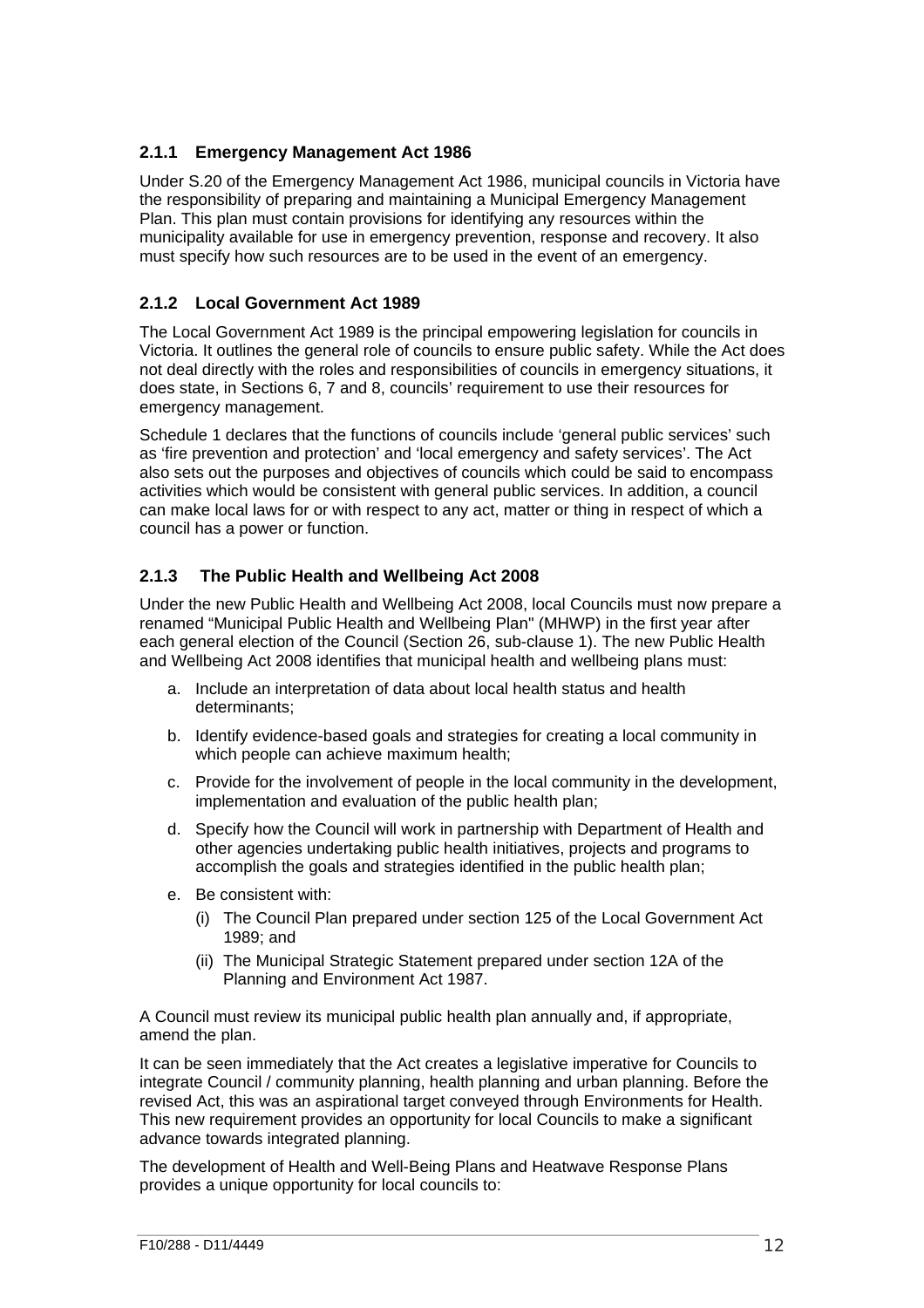Surf Coast Shire Heatwave Response Plan – December 2009 Page 21 of 51

- Ensure that corporate and strategic planning promotes a supportive physical environment and increased physical activity;
- Contribute to whole-of-Council responses to community health and climate change; and
- Plan relevant infrastructure, community and health services, and emergency management.

#### **2.2 The role of local government in heatwave response planning**

The Victorian Government's municipal public health planning framework, Environments for Health, recognises that as the level of government closest to the people, local governments are strongly positioned to promote community development across their municipality<sup>8</sup>. Drawing on the World Health Organisation's 'Healthy Cities' approach<sup>9</sup>, Environments for Health acknowledges that local governments play a leadership role in fostering urban governance by engaging citizens and local stakeholders in collaborative planning to enhance community health and social equity.

The Victorian Heatwave Strategy reinforces this understanding that municipal councils are the closest level of government to communities and have access to local knowledge about the demographic, social and human service features of their districts. The strategy acknowledges that people naturally seek help from their local council during emergencies and the ensuing recovery process.<sup>10</sup>

| <b>Asset Management</b>                                                                                                                                                                                                                                                                                                                                                                                                                                                                | <b>Community and</b><br><b>Social Service</b><br><b>Provision</b>                                                                                                                                                                                        | <b>Planning &amp;</b><br><b>Coordination</b>                                                                                                                                                                                                                                                                                                                                                                       | <b>Civic Governance</b>                                                                                                                                                                                                              |  |  |  |  |
|----------------------------------------------------------------------------------------------------------------------------------------------------------------------------------------------------------------------------------------------------------------------------------------------------------------------------------------------------------------------------------------------------------------------------------------------------------------------------------------|----------------------------------------------------------------------------------------------------------------------------------------------------------------------------------------------------------------------------------------------------------|--------------------------------------------------------------------------------------------------------------------------------------------------------------------------------------------------------------------------------------------------------------------------------------------------------------------------------------------------------------------------------------------------------------------|--------------------------------------------------------------------------------------------------------------------------------------------------------------------------------------------------------------------------------------|--|--|--|--|
| <b>Examples</b>                                                                                                                                                                                                                                                                                                                                                                                                                                                                        | <b>Examples</b>                                                                                                                                                                                                                                          | <b>Examples</b>                                                                                                                                                                                                                                                                                                                                                                                                    | <b>Examples</b>                                                                                                                                                                                                                      |  |  |  |  |
| • Provision of 'heatwave-<br>ready' Council offices<br>buildings, tenancies,<br>accommodation or retail<br>facilities<br>• Provision of 'heatwave-<br>ready' community<br>buildings - such as<br>neighbourhood houses,<br>child care centres.<br>libraries, leisure and<br>recreation facilities<br>Ongoing service<br>infrastructure-- such<br>roads, footpaths,<br>drainage<br>• Recognition of heatwave<br>impacts on parks,<br>gardens and opens<br>space, and associated<br>risks | • Coordinating or<br>supporting provision<br>of Meals on Wheels<br>to vulnerable<br>community members<br>• Home and<br><b>Community Care</b><br>services<br>Leisure and<br>recreation services<br>Telephone<br>٠<br>information, support<br>and referral | Council Plan<br>п<br>Community<br>٠<br>Planning<br><b>Municipal Public</b><br>$\blacksquare$<br><b>Health Planning</b><br>Municipal Strategic<br>$\blacksquare$<br>Statement<br>Municipal<br>$\blacksquare$<br>Emergency<br>Management Plan<br><b>Environmental</b><br>$\blacksquare$<br>Strategy<br>Participation in<br>$\blacksquare$<br><b>Community Health</b><br>Planning via<br><b>Primary Care</b><br>Forum | • Council elections<br>Councillors<br>Citizens' advisory<br>groups and boards<br>Needs assessments<br>• Citizen feedback<br>lines<br>Participatory planning<br>• Community<br>engagement<br>strategies<br>• Volunteer<br>development |  |  |  |  |
| Communication                                                                                                                                                                                                                                                                                                                                                                                                                                                                          |                                                                                                                                                                                                                                                          |                                                                                                                                                                                                                                                                                                                                                                                                                    |                                                                                                                                                                                                                                      |  |  |  |  |

Potential local government roles relating to heatwaves may include: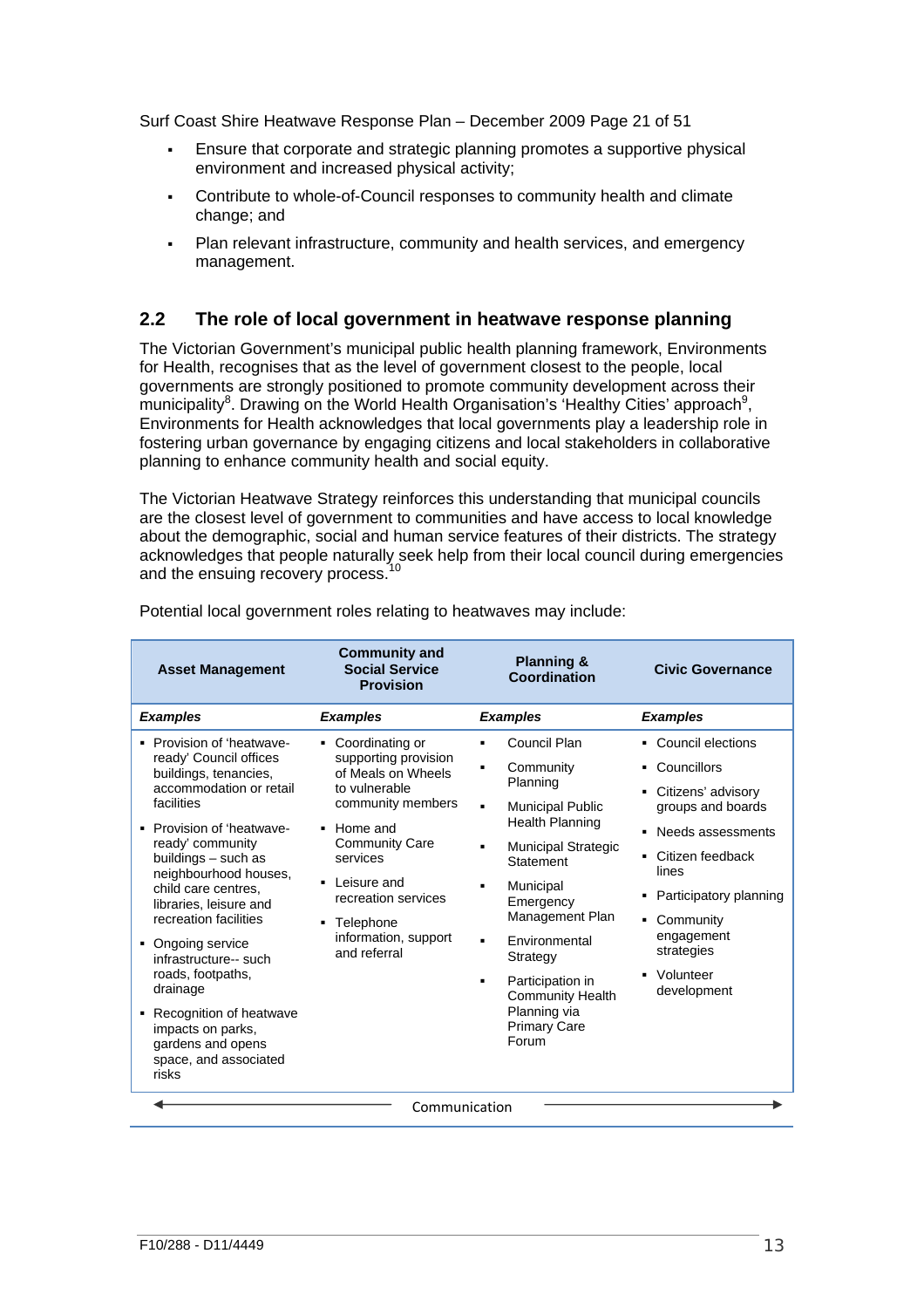## **2.3 Surf Coast Shire's Strategic Framework**

## **2.3.1 Integrating heatwave into existing plans and strategies**

The Heatwave Response Plan presents an opportunity for a coordinated approach to policy development across existing Council areas including: Council Plan; Municipal Strategic Statement; Municipal Emergency Management Plan; Environmental Strategy; and other Council areas such as Early Years Plan, Positive Ageing Strategy, and other plan. These are discussed briefly below.

Surf Coast Shire has a number of plans into which heatwave can be integrated. The Municipal Emergency Management Plan is the obvious document for the response and recovery phases of the Heatwave Response Plan. The Municipal Health and Wellbeing Plan also provides an avenue for prevention and preparation stages of the Heatwave Response Plan.

The table below shows the Surf Coast Shire's plans and strategies into which the Heatwave Response Plan will be integrated, and which approach each plan takes to heatwave in terms of *Prevention, Preparation, Response* and *Recovery*.

|                                                               | <b>Emergency Management Phase</b> |                    |                 |                 |
|---------------------------------------------------------------|-----------------------------------|--------------------|-----------------|-----------------|
| <b>Surf Coast Shire Plans and Strategies</b>                  | <b>Prevention</b>                 | <b>Preparation</b> | <b>Response</b> | <b>Recovery</b> |
| SCS Council Plan 2009 - 2013                                  | ✓                                 |                    |                 |                 |
| <b>SCS Municipal Strategic Statement</b>                      | ✔                                 |                    |                 |                 |
| Positive Ageing Strategy                                      | ✔                                 | ✓                  |                 |                 |
| Municipal Emergency Management Plan                           |                                   | ✓                  |                 |                 |
| Municipal Health and Wellbeing Plan 2009 - 2013               | ✔                                 | ✔                  |                 |                 |
| Public Health Emergency Management Sub-Plan (2008)            | ✔                                 | ✓                  | ✓               |                 |
| Community Access and Inclusion Plan 2009 - 2013               | ✓                                 | ✓                  |                 |                 |
| Surf Coast Early Years Plan 2009 - 2013                       | ✔                                 | ✔                  |                 |                 |
| Surf Coast Shire Volunteer Engagement Strategy 2008-2012      | ✔                                 |                    |                 |                 |
| Environmental Management Strategy 2005                        | ✓                                 | ✔                  |                 |                 |
| <b>Business Continuity Plan (BCP)</b>                         | ✔                                 | ✔                  | ✔               |                 |
| <b>Events Guide</b>                                           | ✔                                 | ✔                  | ✓               |                 |
| SCS Recreation Strategy 2009 (Draft)                          | ✔                                 |                    |                 |                 |
| SCS Youth Strategy 2006 - 2009                                | ✓                                 |                    |                 |                 |
| <b>Transport Connections</b>                                  | ✔                                 |                    |                 |                 |
| Barwon Primary Care Forum Strategic Plan (not Council<br>doc) |                                   | ✓                  |                 |                 |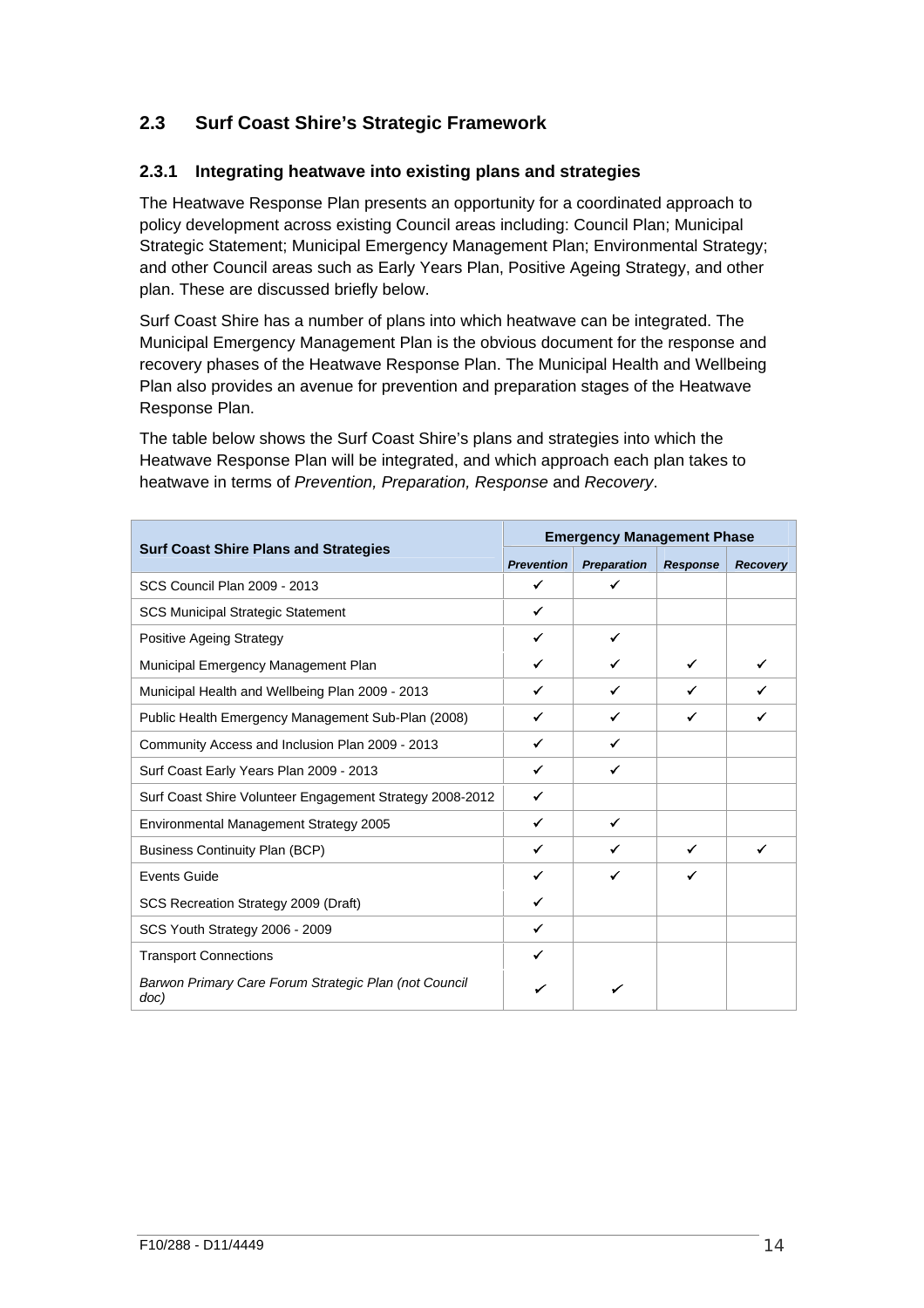## **2.3.2 Surf Coast Shire Council Plan 2009-2013**

According to the Vision detailed in the new Council Plan 2009-2103, "Surf Coast Shire will be a place of wellbeing, successfully balancing population growth, tourism and economic development with the preservation of our natural environment, quality of life and connection to our communities". The five priorities identified for the new Council Plan are all highly relevant to effective heatwave response planning:

- Sustainable and protected natural environments.
- Inclusive and accountable governance.
- **Healthy, resilient, safe communities.**
- Community focused infrastructure services
- Sustainable development and growth.

The Council Plan identifies climate change as a key issue:

"Already we know that our precious natural environment is becoming increasingly stressed due to our changing climate. Council must show leadership and guidance for the community in this area. We must reduce our carbon emissions and we must ensure we develop the resilience to adapt to this new world" (p. 4).

The Council Plan identifies that partnerships are essential to achieving progress towards meeting its five broad priorities over the next four years.

## **2.3.3 Municipal Emergency Management Plan**

The Municipal Emergency Management Plan details general arrangements for the management of various emergency situations which may occur within the Surf Coast Shire.

The deployment and co-ordination of emergency resources is an integral part of Council's normal operations and may occur without any formal activation or declaration in relation to this or any other emergency plan. The flexible nature of Emergency Management Plans enables activation of only those elements required in any given situation.

In line with current best practice, it is anticipated that response and recovery activities commence simultaneously to better provide the full range of resources to affected communities.

The Surf Coast Shire's Municipal Emergency Management Plan should be read in conjunction with the Emergency Management Manual Victoria which can be accessed from www.oesc.vic.gov.au.

## **2.3.4 Public Health Emergency Management Sub-Plan**

Public health emergency management planning is a key part of the municipality's all agencies, 'all hazards' approach to municipal emergency management.

The Public Health Emergency Management sub-Plan is a component of the MEMP. It aims to protect the community and emergency management personnel from public health risks generated by an emergency.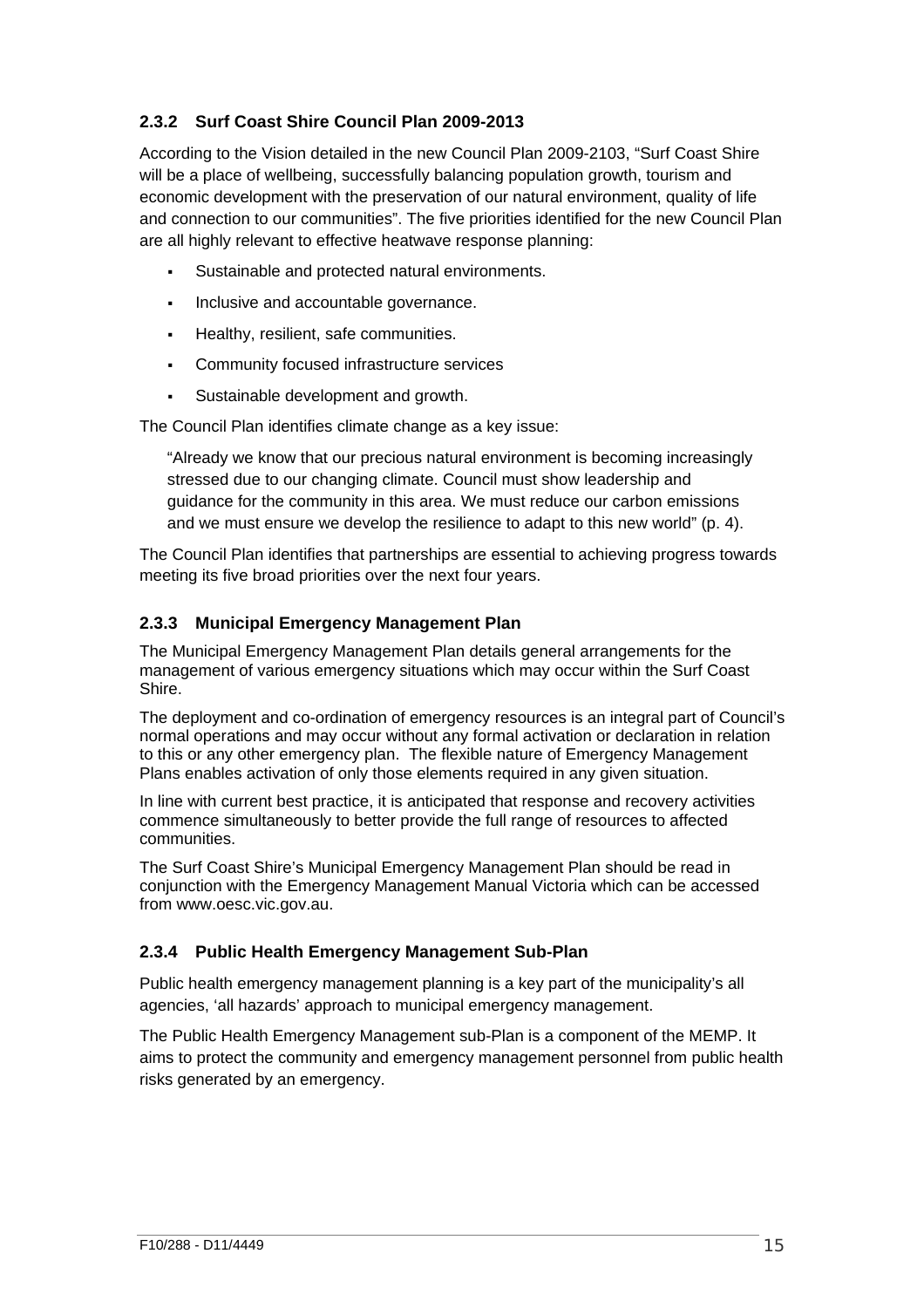#### **2.3.5 Municipal Health and Wellbeing Plan**

The Surf Coast Shire Health and Wellbeing Plan (MHWP) 2009 – 2013 responds to the following strategic priorities:

- The five priority areas set out in the Surf Coast Shire Council Plan 2009 2013;
- . The Department of Health's Health Promotion Priorities;
- The G21 Health and Wellbeing Pillar Strategic Directions.
- G21's Integrated Health Promotion and Community Strengthening Priority Selection 2009

Together, these plans and priorities have a strong focus on promoting healthy, resilient, safe communities; and connecting people, communities and services. Community capacity building to promote social connectedness is core to the actions identified in the MHWP.

The Heatwave Response Plan also promotes active community participation and encourages community members to support and collaborate in heatwave prevention, preparation, response and recovery. In the Heatwave Response Plan, this support and collaboration will be in the form of promoting 'know your neighbour' strategies, building capacity of volunteers to prevent isolation during a heatwave event and allow appropriate responses to heatwaves.

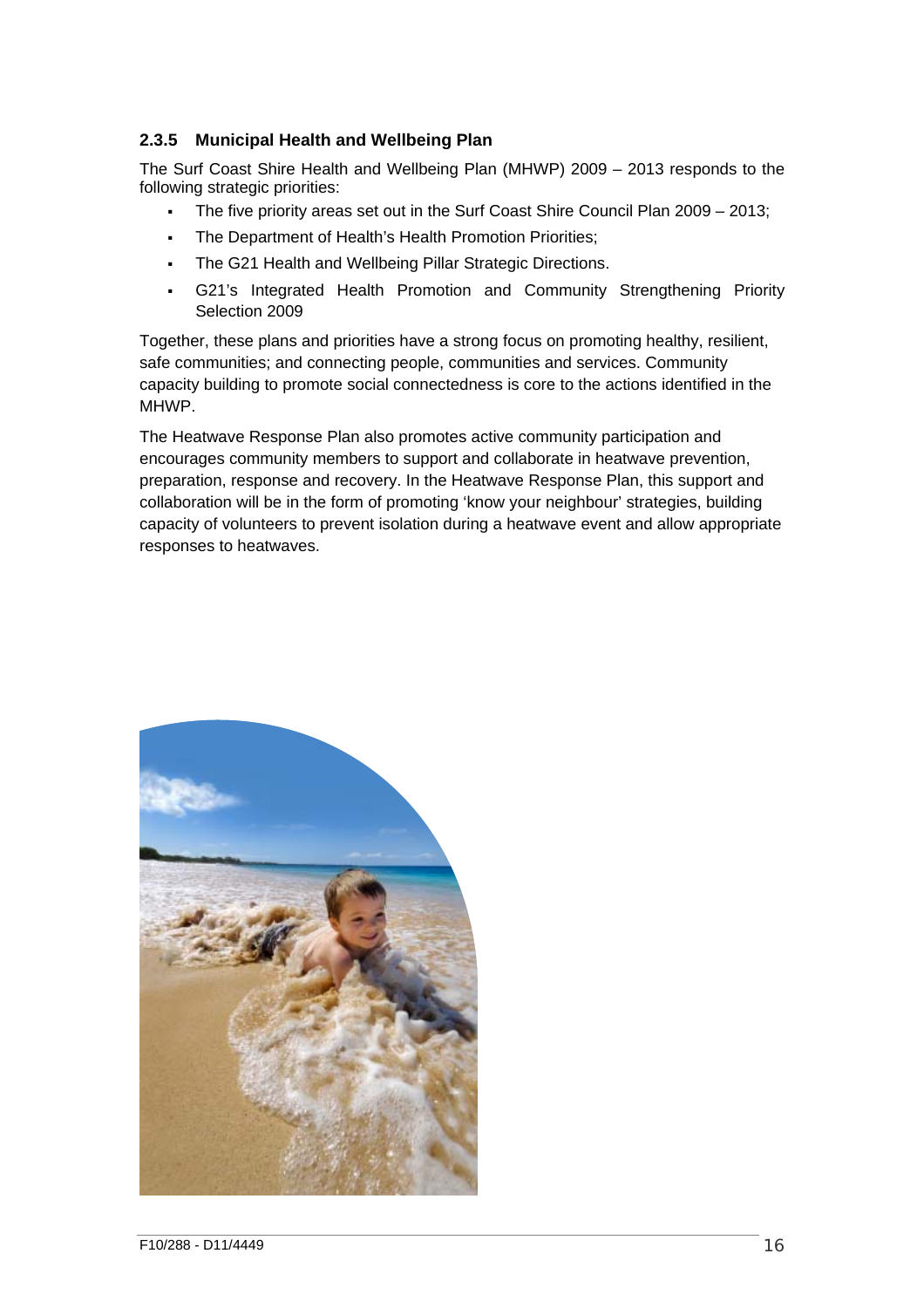# **3 Communication**

## **3.1 Communication strategy3**

People living through a summer in Surf Coast Shire need to be informed adequately about heatwaves. This includes information about risk characteristics, preventative measures and appropriate behaviors' during a heatwave and an understanding of their own responsibility to be prepared.

Surf Coast Shire's communications strategy will focus on preparing the general public, vulnerable groups in the community and key service providers to vulnerable populations for heatwave conditions. It will also ensure community members are advised through the media of a heatwave event and appropriate actions to take and notified when a heatwave event has passed and options and actions to take in the recovery phase.

Any heatwave material prepared by the Department of Health will be used for the dissemination of key messages.

The objectives of the strategy will be to:

- Generate preparedness and improve community resilience to heatwave conditions; and,
- Educate all stakeholders about roles, responsibilities and procedures to be followed in the event of a heat alert.

## **3.2 Key Messages**

Key messages for the general community will include:

Cool your home down;

- Keep windows that are exposed to the sun closed during the day, and opened at night when the temperature has cooled
- Turn off non essential lights and electrical equipment
- Move to the coolest room in the house to sleep

Stay out of the heat;

- Keep out of the sun between 11am and 3pm
- Avoid extreme physical exercise
- Wear light, loose fitting clothes
- Reschedule appointments to early in the morning

Keep yourself cool and hydrated;

- Drink plenty of water but avoid caffeine and alcohol
- Take a cool shower
- Spray water over your skin or clothing
- Keep a damp cloth on the back of your neck

Know your neighbours; and,

Phone or visit elderly or sick neighbours everyday during a heatwave

What you can do if there is a problem.

Be aware of the Heatwave Hotline number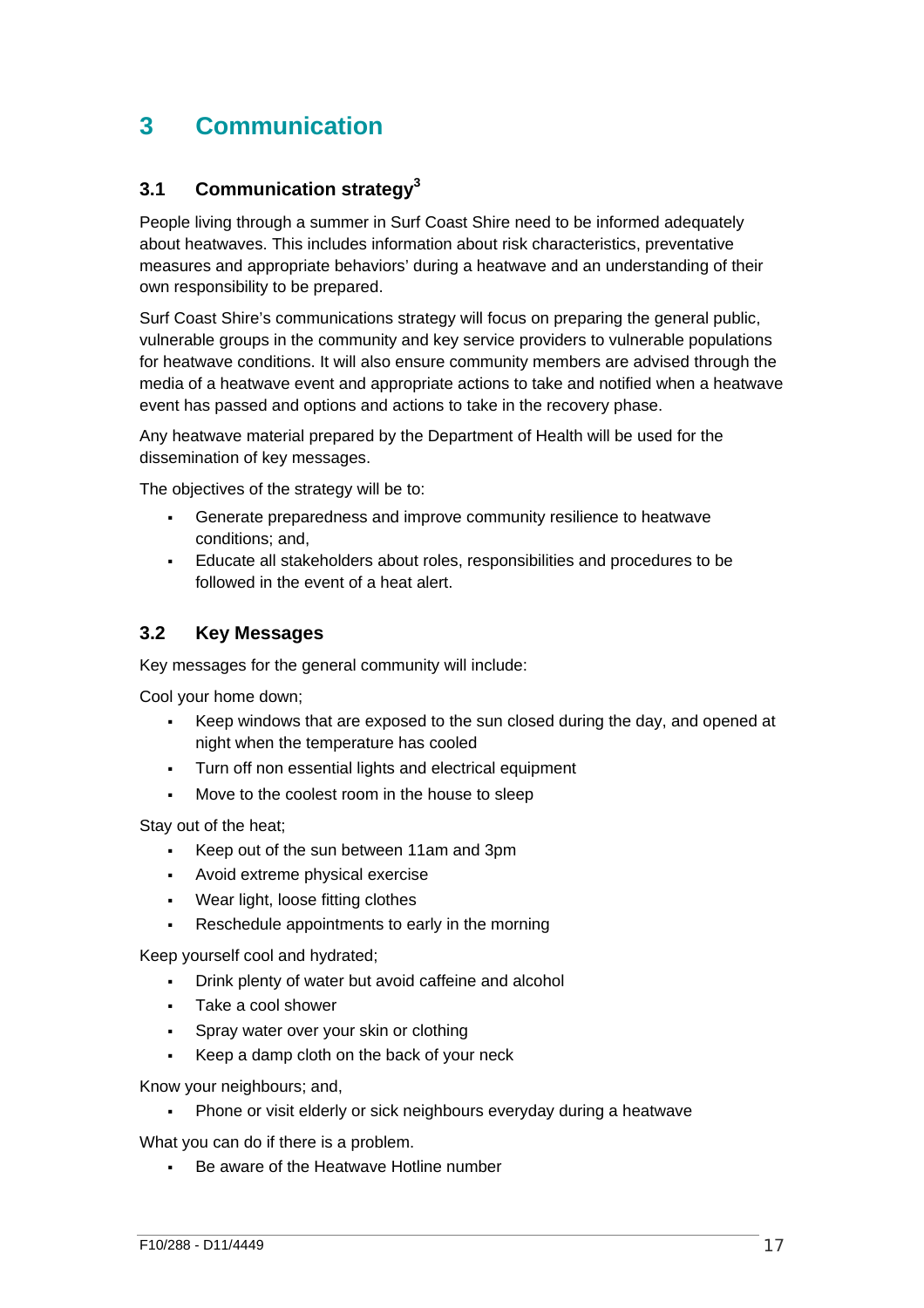Key messages for vulnerable groups will include also:

- **Medications and heat related illness:**
- Child and car safety; and,
- Keeping babies and breast feeding mothers hydrated.

Surf Coast Shire will use material developed by the Department of Health. Core components of the heatwave awareness campaign are to:

- Engage with a media partner to act as a local sponsor of the campaign
- Distribute the general public information leaflet through a city wide mail out as a insert to the Surf Coast Shire magazine/newsletter;
- Fact sheets developed by the Department of Health will be distributed through Aged Services (HACC workers and Meals on Wheels), Senior Citizens' Association, Maternal and Child Health nurses, GPs, pharmacies, Surf Coast Shire Mobile Library, community centres, visitor information centres and facilities, child-care centres, preschools, playgroups and other key services or facilities;
- Disseminate heatwave messages at events e.g. Festivals, Senior's Week;
- Produce articles / information sheets for community newsletters, magazines or websites.
- Develop an "on-hold" heatwave telephone message that is staged according to pre-summer, mid-summer and response phases.

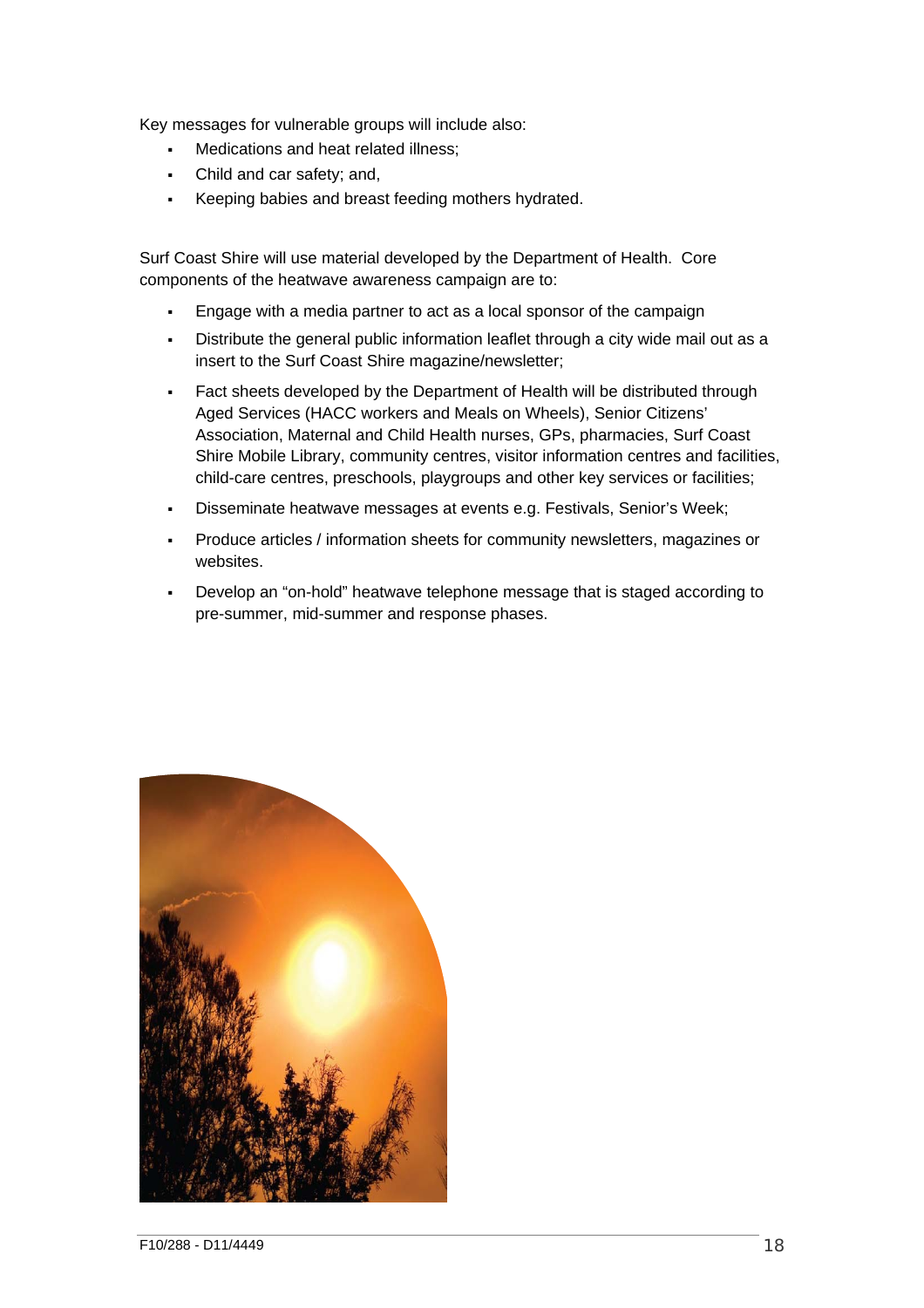# **4 Heatwave action plan**

The Surf Coast Heatwave Action Plan details the procedures Council will undertake to provide systems through which key stakeholders in local government and health and community sectors can collaborate to ensure effective coordination of efforts.

The plan has been developed in line with Victorian emergency management components as shown in the flowchart below.

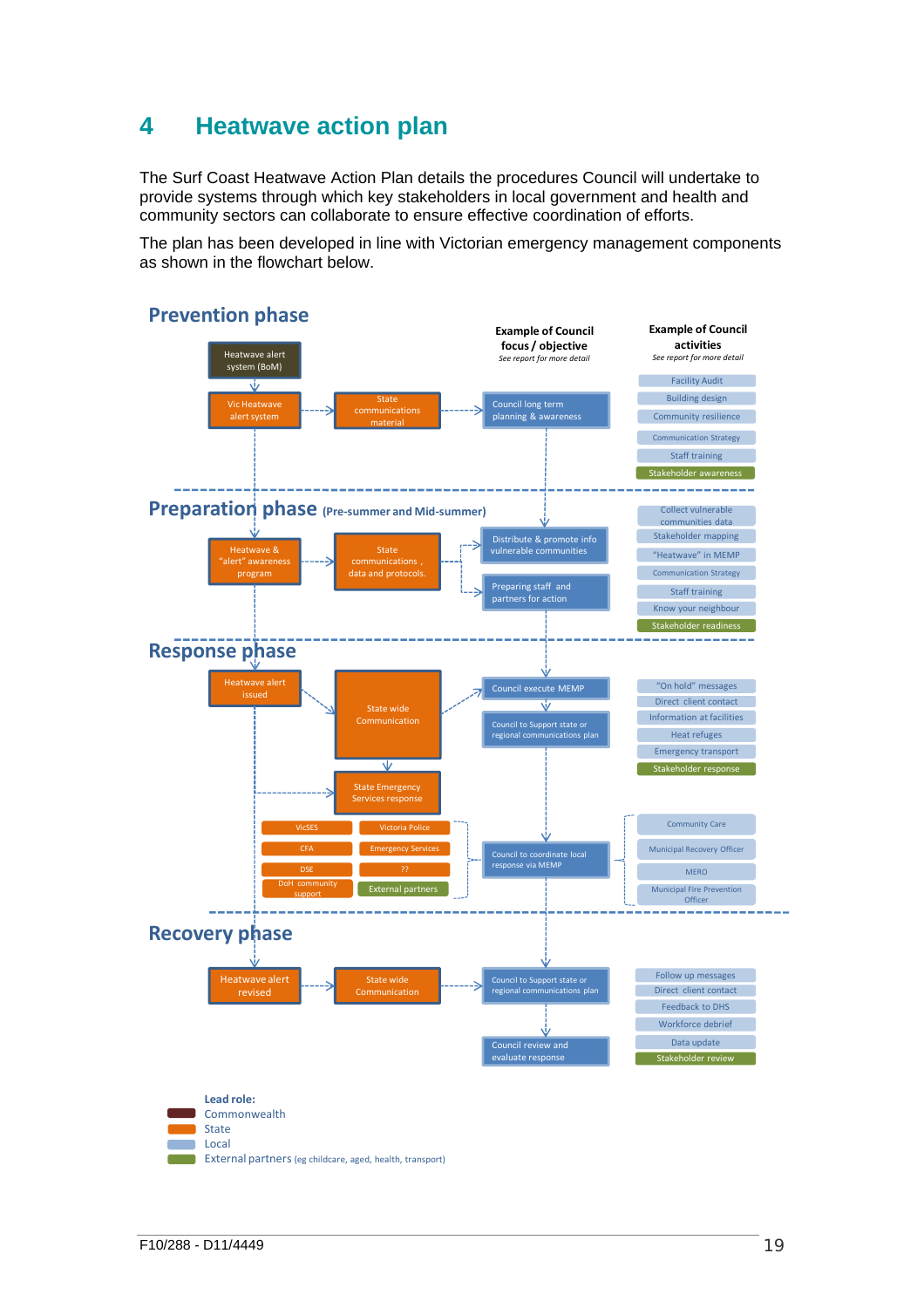## **4.1 Building capacity to respond to a heatwave event**

Develop collaborative partnership arrangements to better respond to heatwaves

#### **Actions identified**

- 1. Incorporate heatwave prevention and preparation information across all service provision areas strategic planning documents
- 2. Incorporate heatwave issues into training programs for staff and volunteers to ensure adequate knowledge of heatwave, their risk to heat stress and how to support other members in the community
- 3. In conjunction with Department of Health encourage high risk premises to have plans in place to respond to surge demand during heatwave events
- 4. Promote with key health services in the Surf Coast Shire the need to have access to backup power grid
- 5. Ensure Surf Coast Shire has access to a generator for power backup
- 6. Review existing protocols and formalize agreements with emergency services to incorporate specific reference to heatwave
- 7. Facilitate discussions with emergency services to ensure appropriate backup and ability to cope during heatwave events.
- 8. Identify essential services that require power to be maintained
- 9. Assist in educating community strategies to be undertaken during a power blackout
- 10. Develop an OH&S policy for staff who work in hot environments or could be exposed to heatwave events
- 11. Ensure Heatwave plan is appropriately integrated with other Council plans and Business Continuity Plan
- 12. Ensure heatwave is considered in Shire wide strategies for long term planning in design
- 13. Review and update Business Continuity Plan

This strategy aims to enhance the capacity of Council and responding agencies responsible for supporting heat vulnerable clients to maintain business continuity and service delivery. It also provides for educational learning for staff to ensure they have the appropriate knowledge and skills to educate and support heat vulnerable clients prior and during a heatwave.

It is also important to ensure that staff delivering client based services or working outdoors have a process in place such as:

- scheduling appointments for the coolest part of the day
- carrying cool drinking water
- wearing sunscreen, hat and appropriate clothing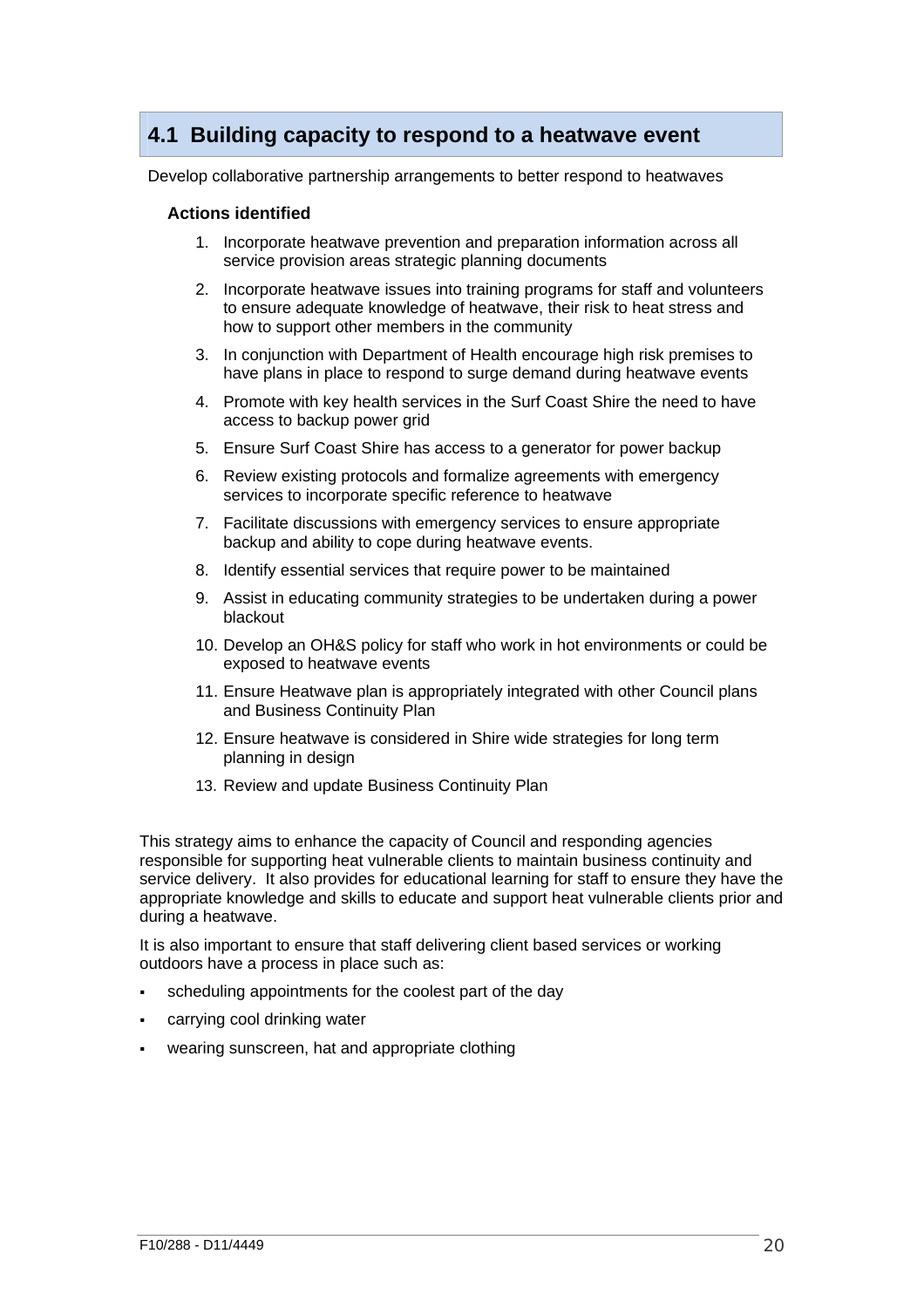## **4.2 Communication**

Raise understanding of heatwaves in communities and increase their capacity to appropriately respond during a heatwave event.

#### **Actions identified**

- 1. Build partnerships with other Councils and providers in the G21 region
- 2. Make heatwave information available to the community in a variety of languages and formats
- 3. Identify and promote safe, public places during heatwaves
- 4. Distribute heatwave alert material
- 5. Utilise Council's website for information updates

#### **Examples of available information**



• Drink plenty of water

• Stay out of the sun

Department of Health

• Keep cool

For more information visit-

**Victoria** 

 $V_{\text{total}}$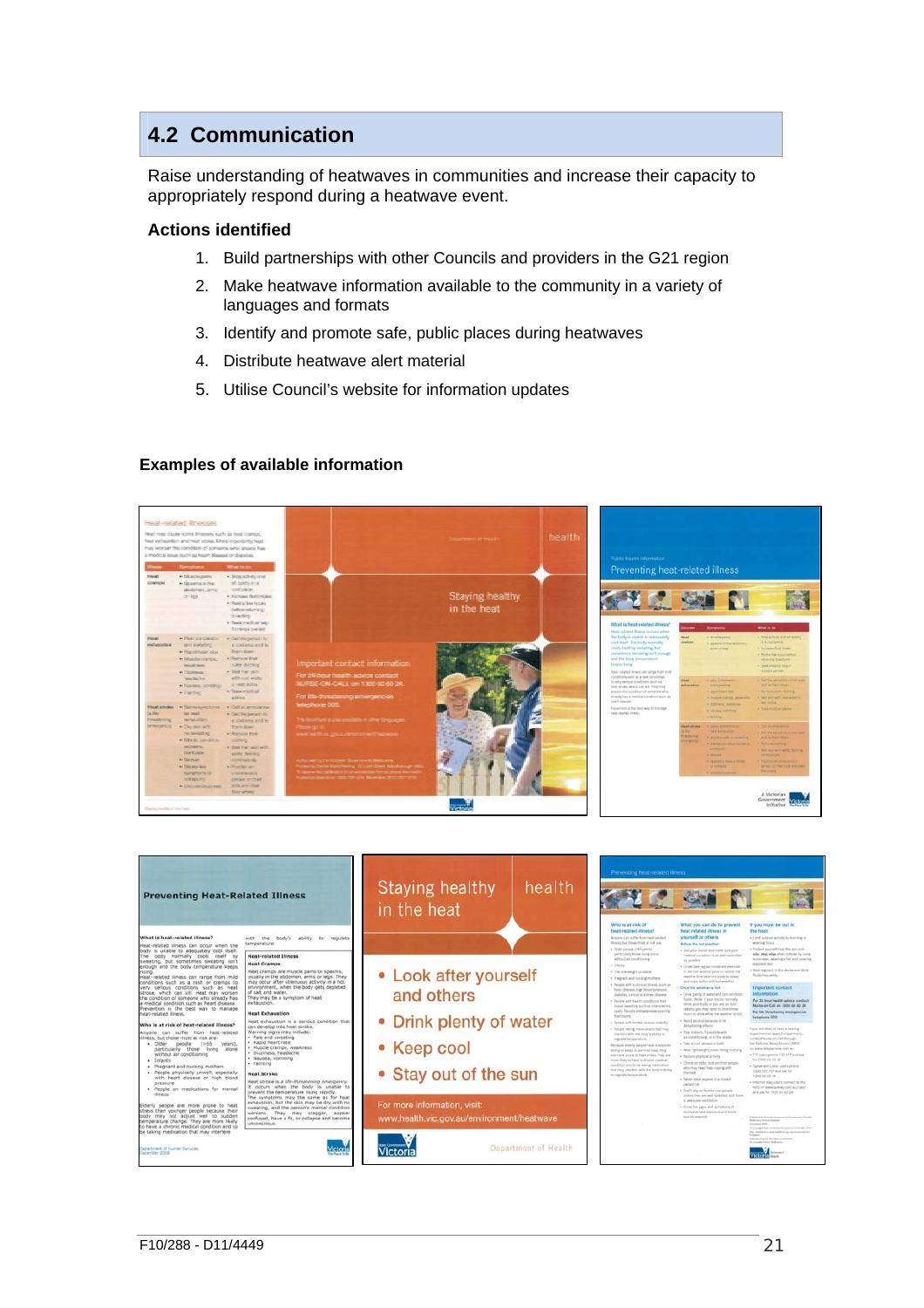# **4.3 Community and Agency Education**

Develop and implement a community and agency education program

#### **Actions identified**

- 1. Engage community in establishing community-based heatwave initiatives
- 2. Ensure understanding of heatwave strategies undertaken by other agencies/service providers
- 3. Include heatwave awareness in New Resident Kits (2) Promote Good Neighbour Programs during the summer months to encourage neighbours to check on each other

Community and agency education commences prior to the summer season. Literature and communication tools provided by the Department of Health will be used to disseminate heat health information.

The first phase of councils heatwave planning will focus in generic community education messages and collaboration with local community services organisations to ensure heatwave messages reach heat vulnerable populations.<sup>2</sup>

A range of community resources are available from the Department of Health home page as well as that available through the Better Health Channel. These include but are not limited to:

#### **Heat stress and related illness**

http://www.betterhealth.vic.gov.au/bhcv2/bhcarticles.nsf/pages/Heat\_stress\_and\_heatrelated\_illness

#### **Heat stress and the elderly**

http://www.betterhealth.vic.gov.au/bhcv2/bhcarticles.nsf/pages/Heat\_stress\_and\_the\_eld erly

#### **Managing heat stress**

http://www.health.vic.gov.au/environment/emergency\_mgmnt/heat\_stress.htm

#### **Child Safety – hot weather**

http://www.betterhealth.vic.gov.au/bhcv2/bhcarticles.nsf/pages/Child\_safety\_hot\_weather

#### **Heat stress and sport**

http://www.betterhealth.vic.gov.au/bhcv2/bhcarticles.nsf/pages/Heat\_stress\_and\_sport\_r educing the risks

#### **Heat stress – preventing heat stroke**

http://www.betterhealth.vic.gov.au/bhcv2/bhcarticles.nsf/pages/Heat\_stress\_preventing\_h eat stroke?open&utm\_campaign=rotation&utm\_source=&utm\_medium=social\_posting

#### **Climate change and health**

http://www.betterhealth.vic.gov.au/bhcv2/bhcarticles.nsf/pages/Climate\_change\_and\_hea lth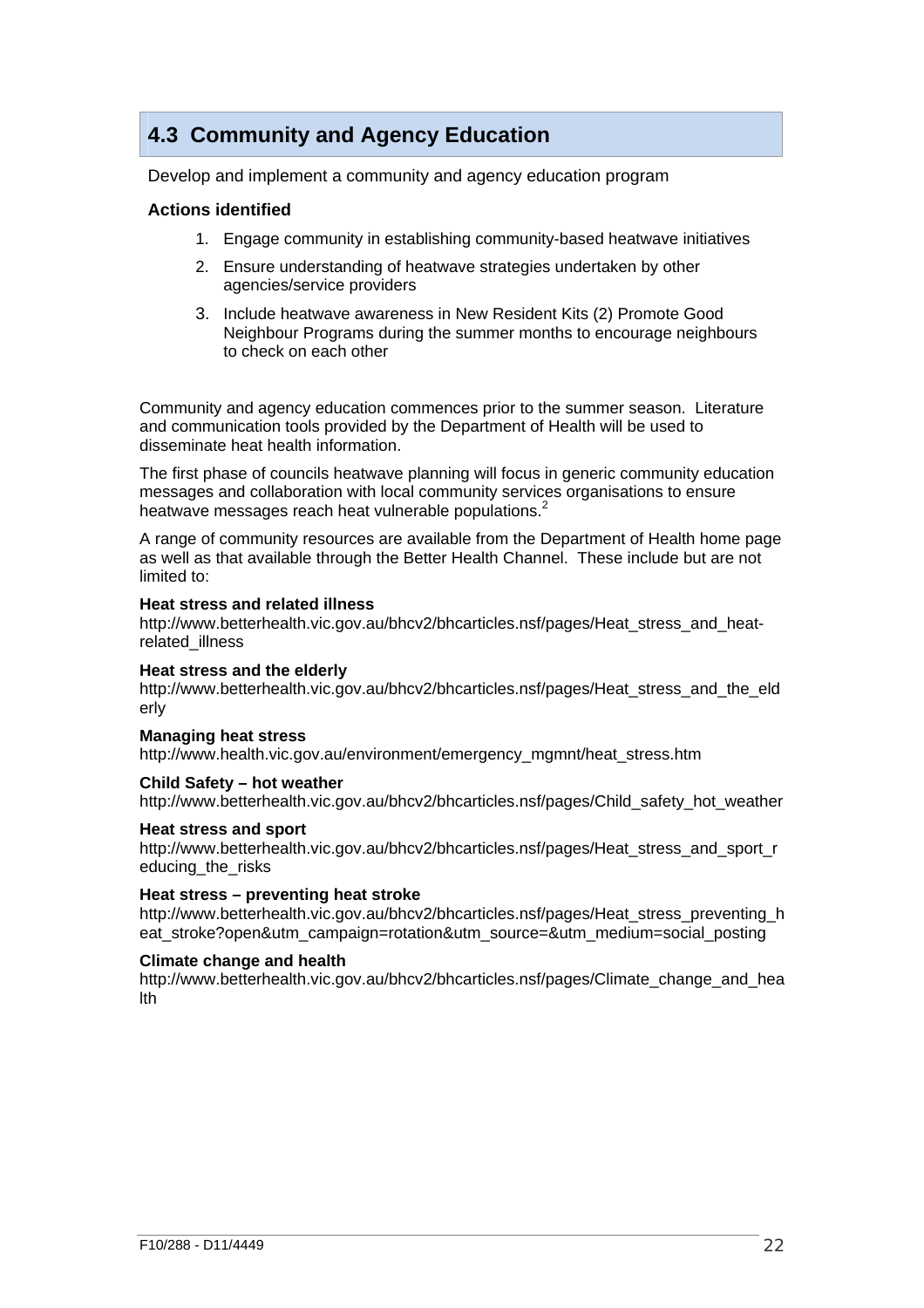# **4.4 Events and Planning**

Develop guidelines for future design, events and recreation

#### **Actions identified**

- 1. Develop a street tree policy for the entire Shire
- 2. Plan for adequate shade and drinking water when completing Master plans for parks and reserves and designing new sports/community facilities
- 3. Continue to build capacity of event organisers. Communicate to event manager the need to contract additional support during events in the municipality

Surf Coast Shire hosts and supports safe and sustainable events which contribute to the quality of life of Surf Coast residents and visitors.

Surf Coast Shire provides leadership, support and facilitation to event organisers to build effective and strategic partnerships to develop best practises to mitigate risks associated with heat wave.



## **4.5 Heatwave Response**

Heatwave response will be triggered when Department of Health confirms that threshold temperatures have been reached and informs Council.

#### **Actions identified**

- 1. Contact service providers to initiate required response to heatwave
- 2. Activate media messages for 'safety during the heatwave'
- 3. Provide current information and educational resources for consumers on the Council's website
- 4. Monitor Bureau of Meteorology during Response Stage

Communication will increase in frequency during the heatwave response and include more specific advice. Radio, television and national newspaper warnings would be issued by Department of Health. Council may employ additional dissemination methods such as local radio advertisements and distributing information through local community 'hubs'.

Community organisations respond to increasing heat stress incidence amongst vulnerable population groups. The community will be encouraged to check on their neighbours or activate a buddy system.

Council may be required to activate other measures such as the Emergency Management Plan if a heatwave is exacerbated by severity, length, blackouts or other emergency such as bushfire.<sup>2</sup>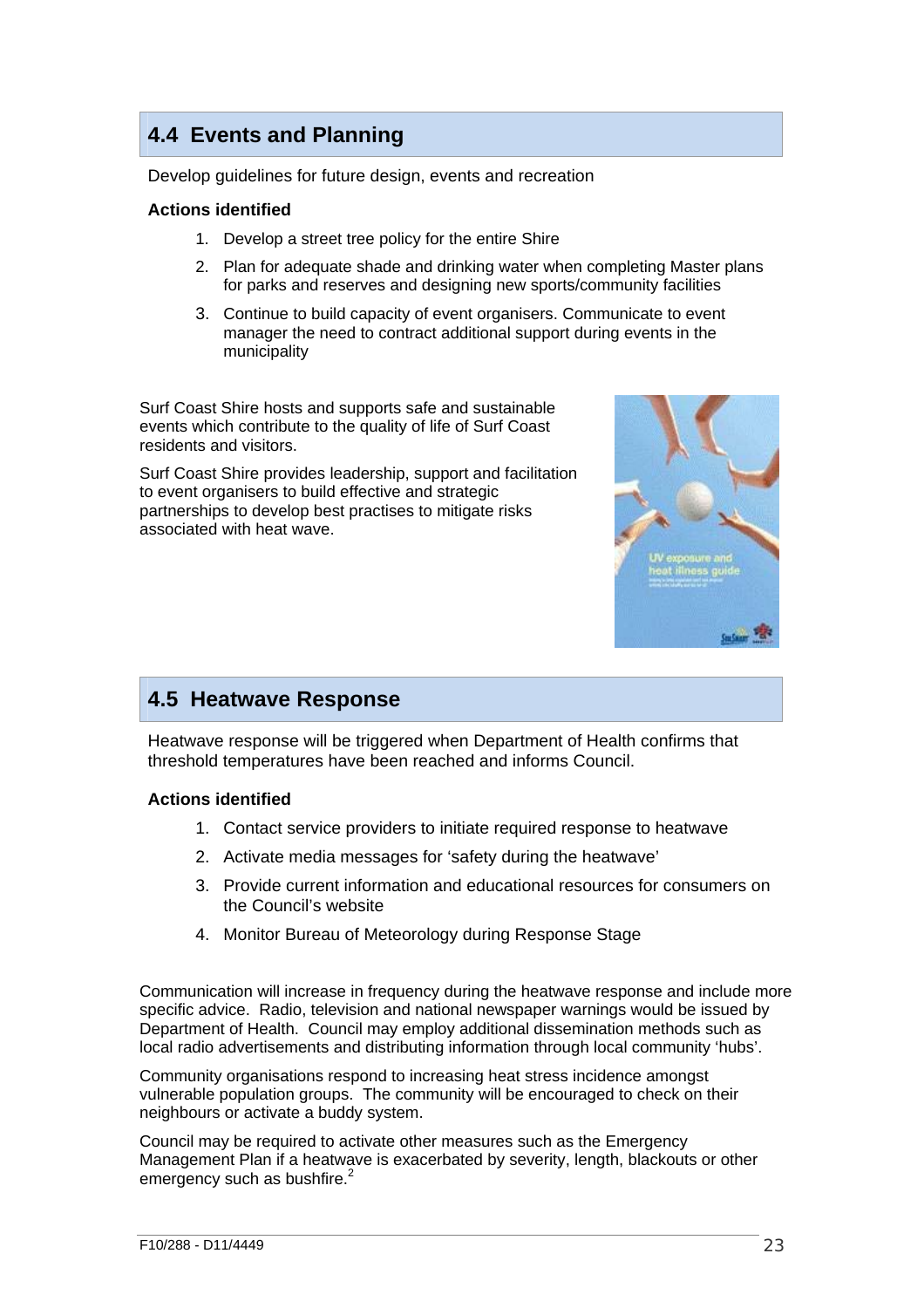# **5 Monitoring and Evaluation**

To ensure Surf Coast Shire Council is delivering on its targets it must be adaptable and responsive. Evaluation not only helps to audit performance, it provides an opportunity to learn. By continuously reviewing and monitoring the performance of engagement activities it is possible to strengthen relationships, build awareness, promote accountability and deliver a more efficient output. Consideration should be given to the following questions in developing the evaluation plan;

- How has the community responded to the campaign?
- Has the campaign received negative or positive media feedback?
- Has Council implemented adaptation responses in line with the project's scope? If not what were the barriers?
- Have new opportunities been identified and fed back into the Adaptation Action Plan? Has this been easy to achieve? If not, why, and how can that be addressed?
- What issues and risks have emerged and how have they been responded to?
- Have new priorities emerged?
- Are community members still engaging with the program? If not why and how can this be addressed?
- How will the campaign fit in with the next year's budget and strategic plan?
- How can the campaign deliver better outcomes next time?

With any engagement campaign of this type, the focus is on the community, which will ultimately guide Council in its decision making processes. Listen to them, consider their views, celebrate successes and adapt accordingly.